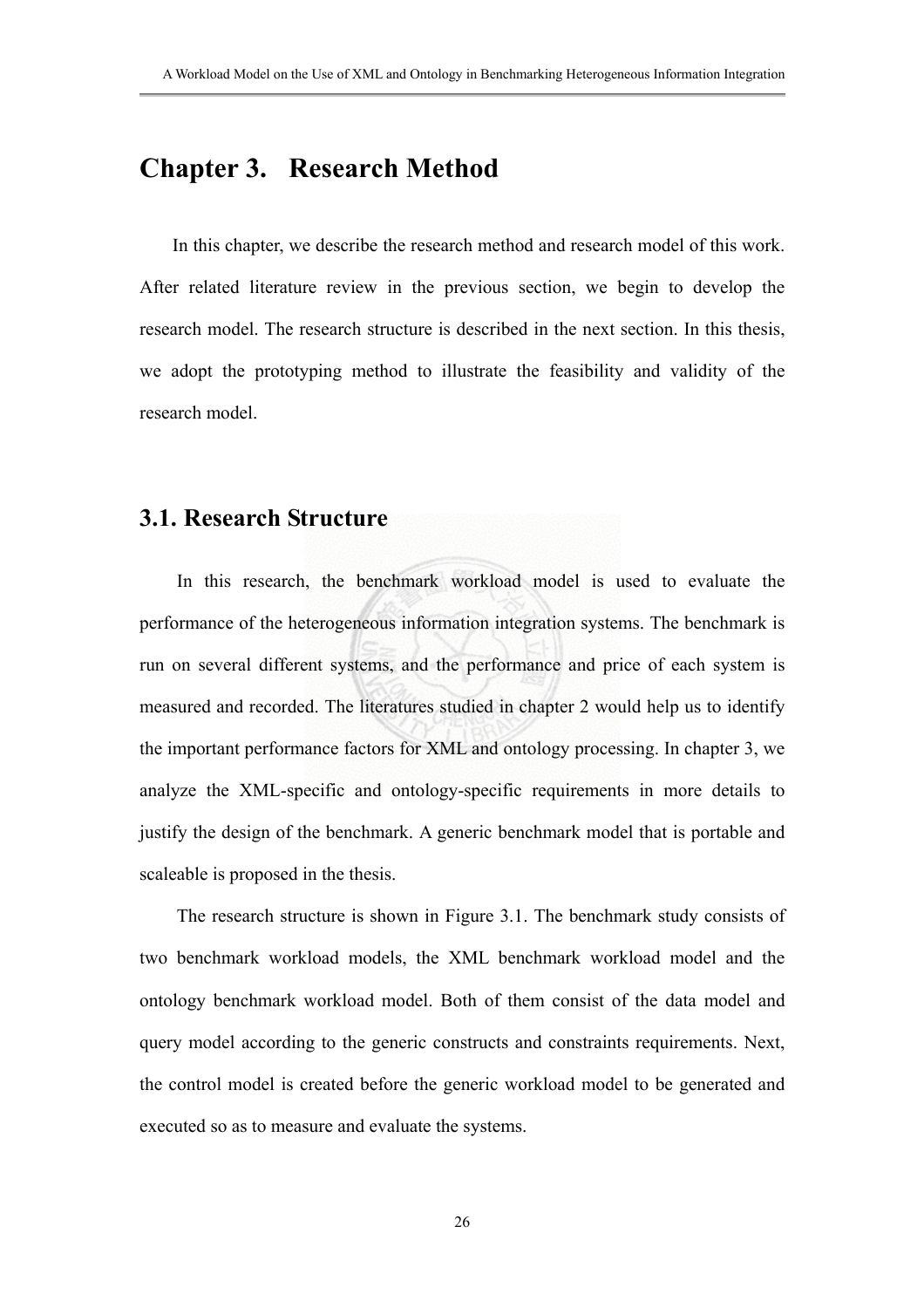

Figure 3.1: Research Structure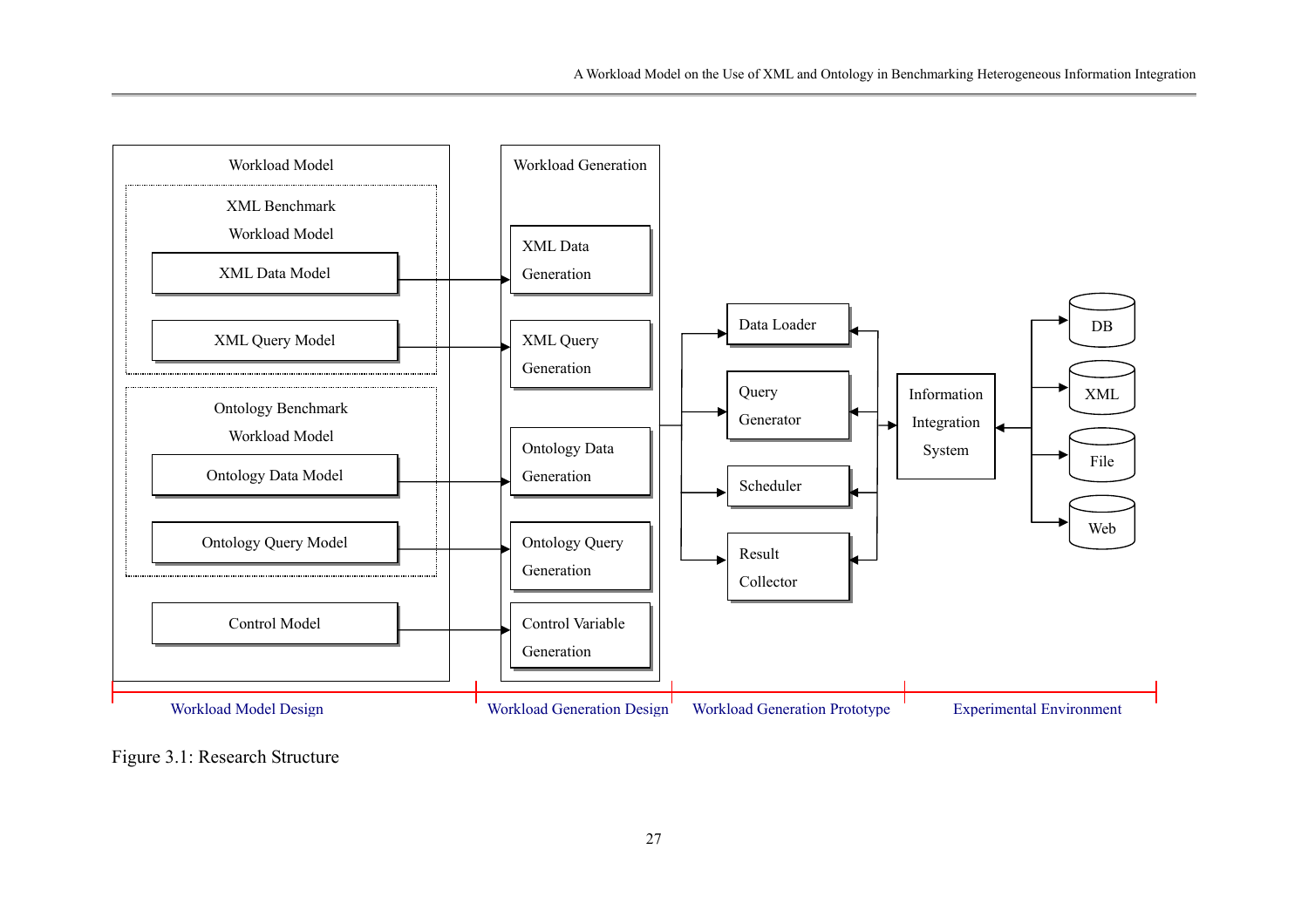# **3.2. Research Model**

In this research, we focus on heterogeneous information sources integrated in XML and ontology. The benchmark model we propose would capture most features of the released XML-based and ontology-based specifications. Designed as a generic benchmark model, it is easy to implement the benchmark on many different systems and architectures. To support scalability, this benchmark also provides different workloads.

Developing a benchmark requires the definition of the test workload model first. In this research, we provide a benchmark workload model that combines XML and ontology in heterogeneous information integration. In XML workload model, the data model describes a generic XML data model and the operation model defines a comprehensive set of test queries that covers the major aspects of XML query processing. In ontology workload model, the data model describes the major ontology component, and the operation model defines some important criteria to query the ontology. The control model defines the variables that used to set up the benchmark environment. The data model, operation model, and control model define the experimental factors of the benchmark. In addition, we should define the performance metrics to measure the benchmark results.

# **3.3. XML Data Model**

XML is a hierarchical data format for information exchange on the Web. An XML document consists of nested elements that contain data or other elements. The boundaries of these elements are either delimited by start-tags and end-tags, or, for empty elements, by empty-element tags. The text between start-tags and end-tags is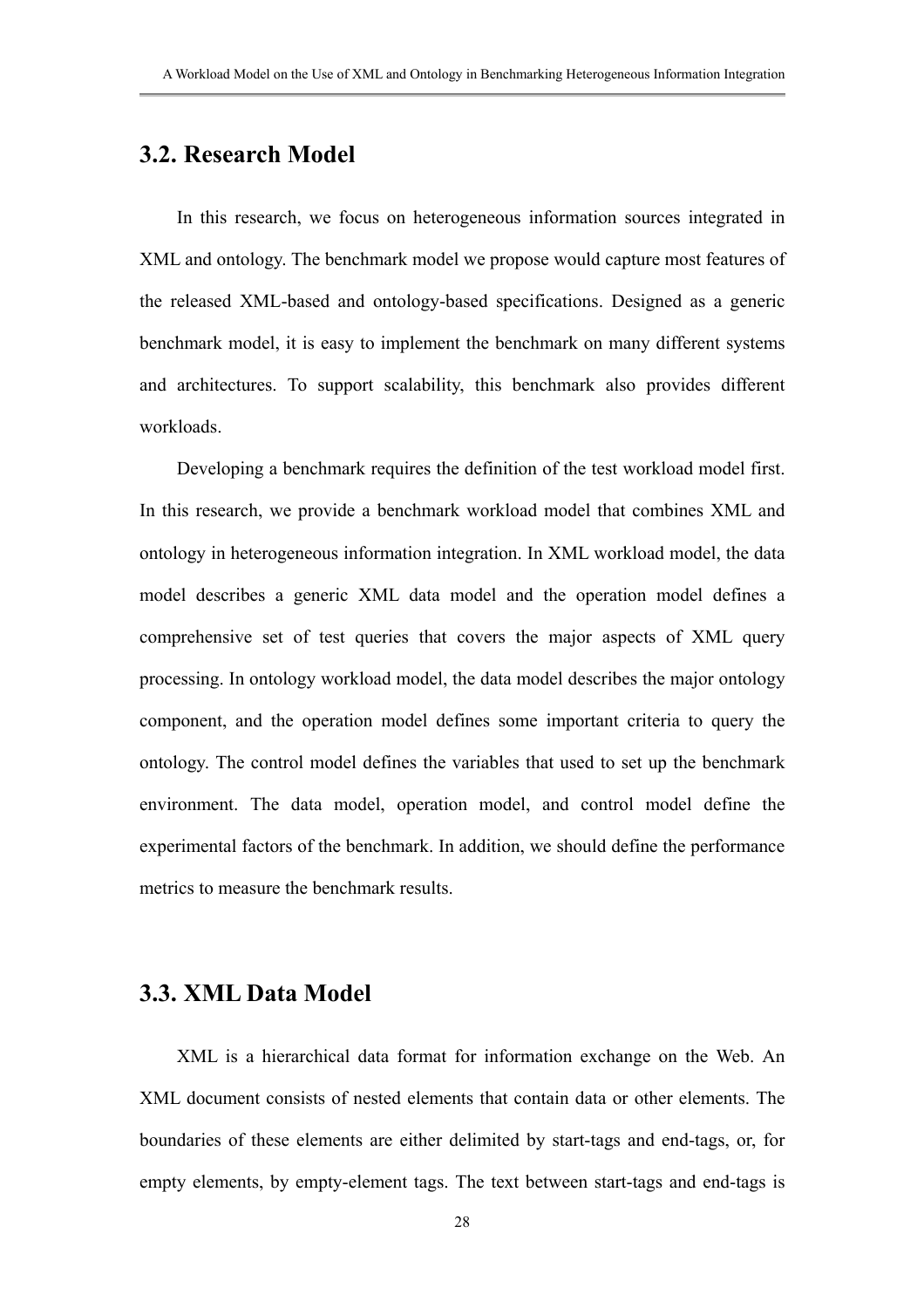the content of the element. Each element has a type, identified by name, sometimes called its "generic identifier" (GI), and may have a set of attribute specifications. Each attribute specification has a name and a value (Bray, Paoli, Sperberg-McQueen, & Maler, 2000). XML documents may comply with a Document Type Definition (DTD) or a XML Schema. DTD has traditionally been the most common method for describing the structure of XML document. But DTD lacks enough expressive power to properly describe highly structured data. XML Schemas are an XML language for describing and constraining the content of XML documents. It provides a richer and more powerful means for defining the data. Therefore, XML schema becomes the most common method for defining and validating highly structured XML documents rapidly.

We employ the XQuery 1.0 and XPath 2.0 Data Model published by the W3C to represent XML documents (Fernández, Malhotra, Marsh, Nagy, & Walsh, 2003). In the XQuery 1.0 and XPath 2.0 Data Model, XML documents are modeled as an ordered tree. The tree contains seven distinct kinds of nodes: document, element, attribute, text, namespace, processing instruction, and comment. In this research, for simplicity, we only consider document, element, attribute, and text nodes. The data model is a node-labeled, directed graph, in which each node has a unique identity. Document order is defined for all the nodes in the document and corresponds to the order in which the first character of each node occurs in the XML document. We briefly introduce the four nodes as follows:

- **Document nodes:** The document node is a virtual node pointing to the root element of an XML document. The document element in a XML document is a child of the document node.
- **Element nodes:** Every element in the document is an element node. Element nodes have zero or more children that can be element nodes or text nodes.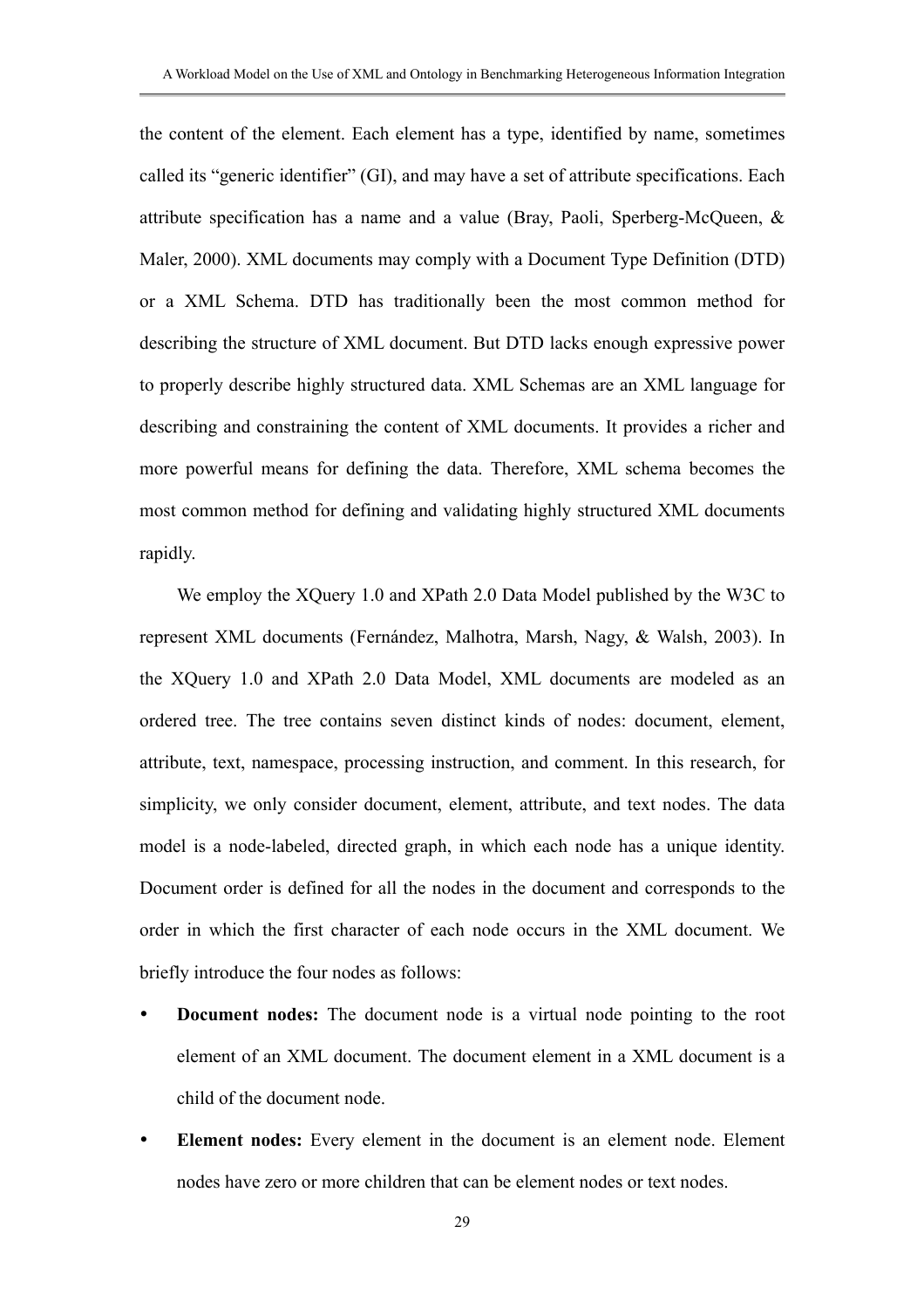- Attribute nodes: Each element node has an associated set of attribute nodes. Note that the element node that owns this attribute is called its "parent" even though an attribute node is not a "child" of its parent element. An attribute node has an attribute name and an attribute value. Attribute nodes have no child nodes. If more than one attribute of an element node exists, the document order among the attributes is not distinguished. This is because there is no order among XML attributes.
- Text nodes: A text node must have only one parent and have no child nodes. A text node cannot contain an empty string as its content.

A graphical representation of the data model can be shown as Figure 3.2. Document order in this representation can be found by following the traditional in-order, left-to-right, depth-first traversal. The value D1 represents a document node; the values E1, E2, etc. represent element nodes; the values A1, A2, etc. represent attribute nodes; the values T1, T2, etc. represent text nodes. The IDREF attribute nodes are used for intra-document references (Fernández et al., 2003; YoshiKawa & Amagasa, 2001; Jiang, Lu, Wang, & Yu, 2002).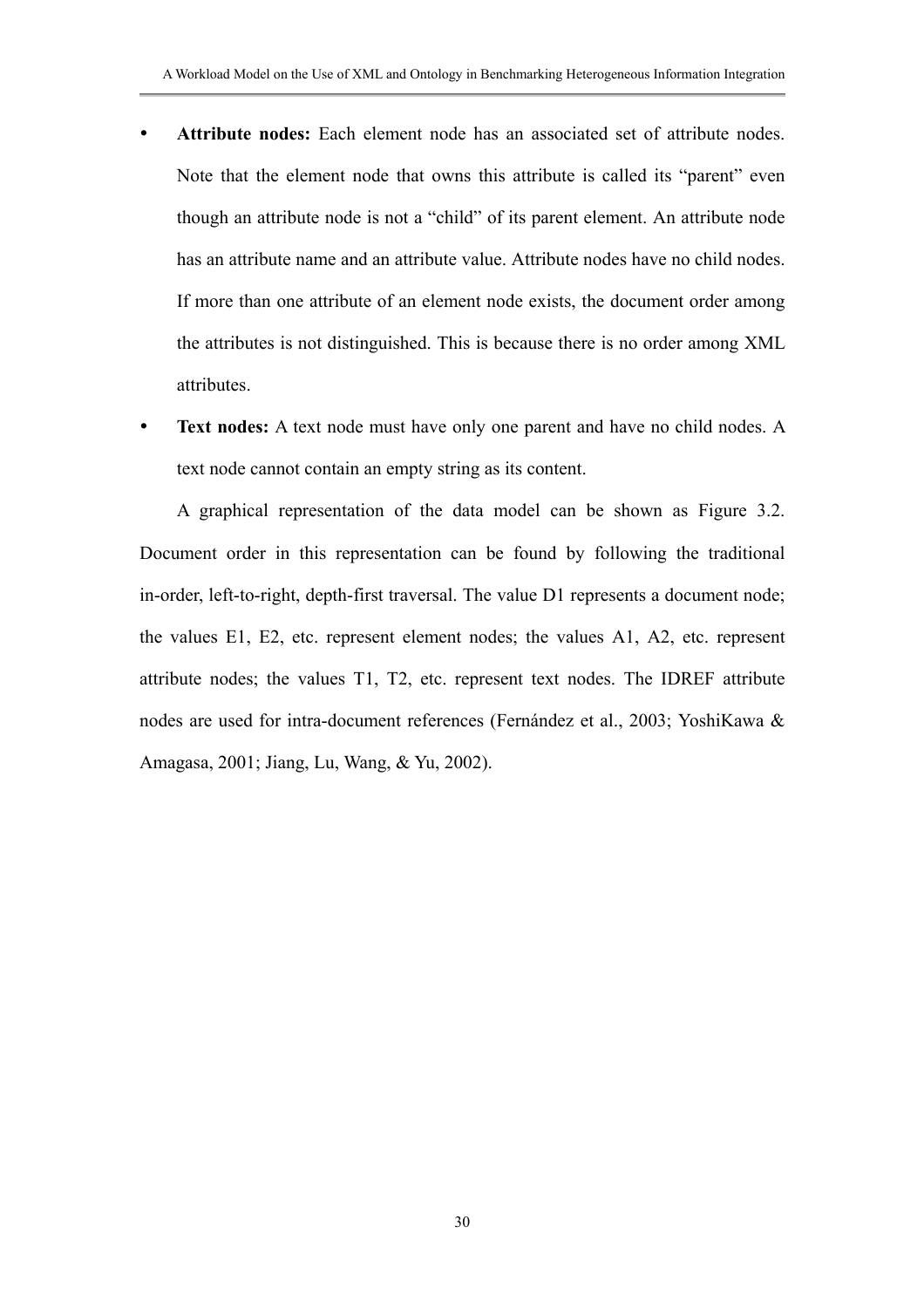A Workload Model on the Use of XML and Ontology in Benchmarking Heterogeneous Information Integration



Figure 3.2: Graphic Representation of XML Data Model

# **3.4. XML Query Model**

In this research, we attempt to propose a generic XML query model applicable to any scenario. We do not describe the queries based on a specific application domain such as an auction site or a library. The queries are specified in generic terms. It is easy for user to apply them in different scenarios. Besides, we further identify key factors that influence the complexity of each query. This would help users to evaluate performance of the system with increasing complex queries.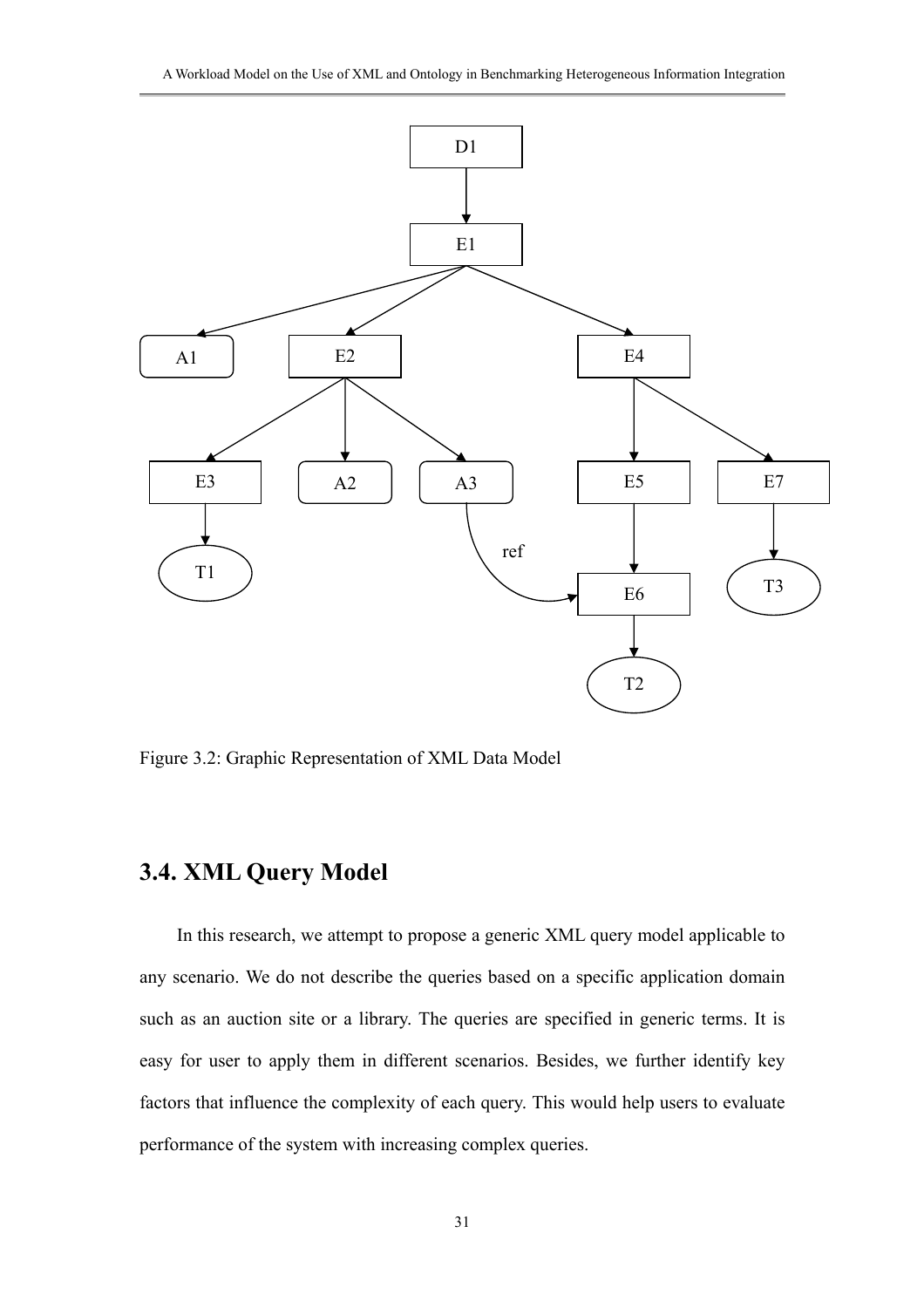After analysis previous three XML benchmarks, we identify a comprehensive set of queries. The query model we defined can be classified into 10 categories, including 14 different queries. Each of them challenges different aspects of XML processing. Besides, users can specify queries according to their requirements, called "user-driven query". Figure 3.3 shows the XML query model. The following will describe each category briefly, and express each query in generic terms. In each query, the generic term is written in italics. Then we illustrate them in XQuery. We use E1, E2 etc. to denote a certain element, and A1, A2 etc. to denote a certain attribute. The number of them does not indicate their order in a XML document, just for representing convenience. Finally, the complexity factors will be discussed.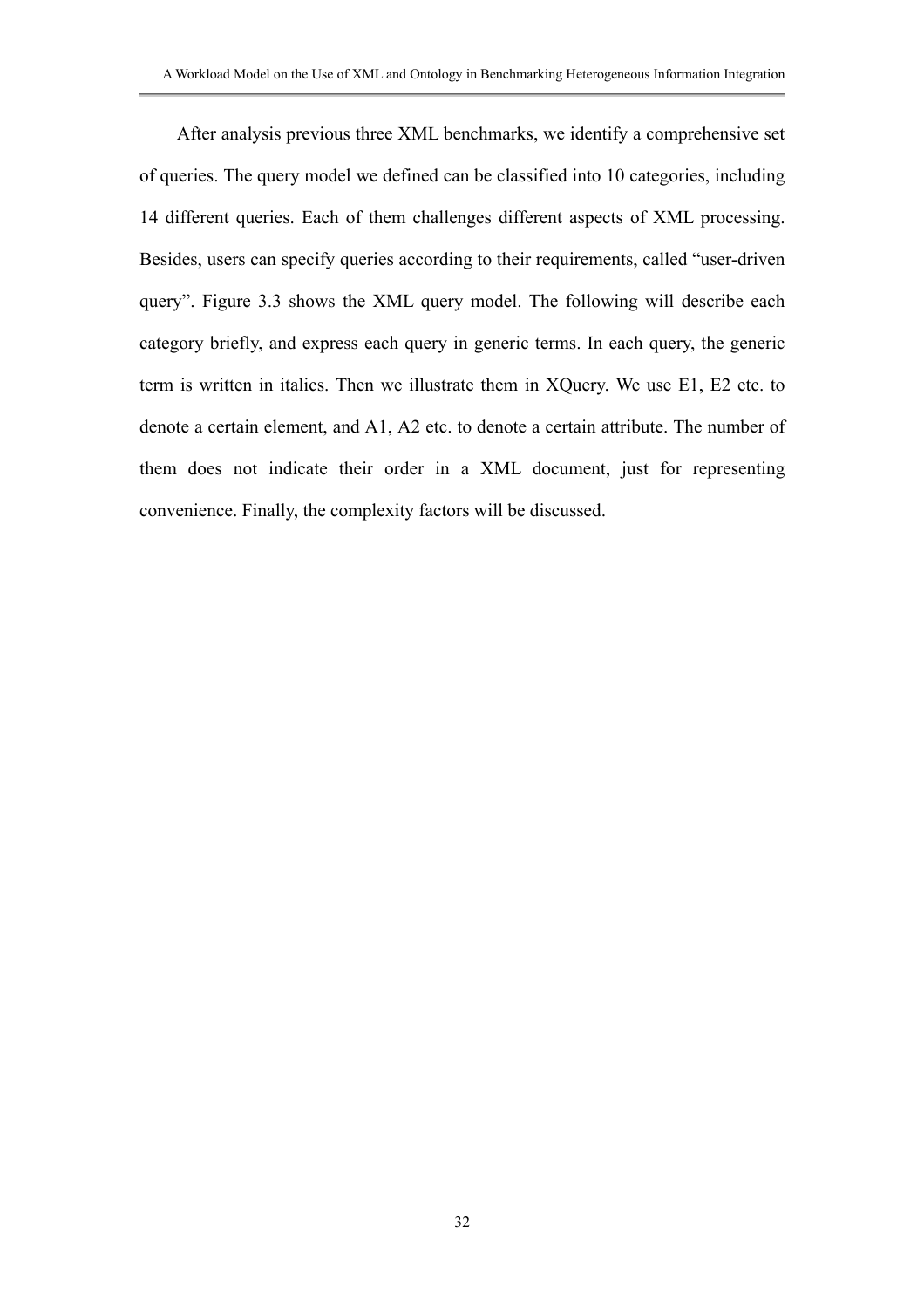

Figure 3.3: XML Query Model

# **3.4.1. Exact Match**

This type of queries specifies a full path expression. One main concept of XQuery is the use of path expressions for selecting nodes. The length of the path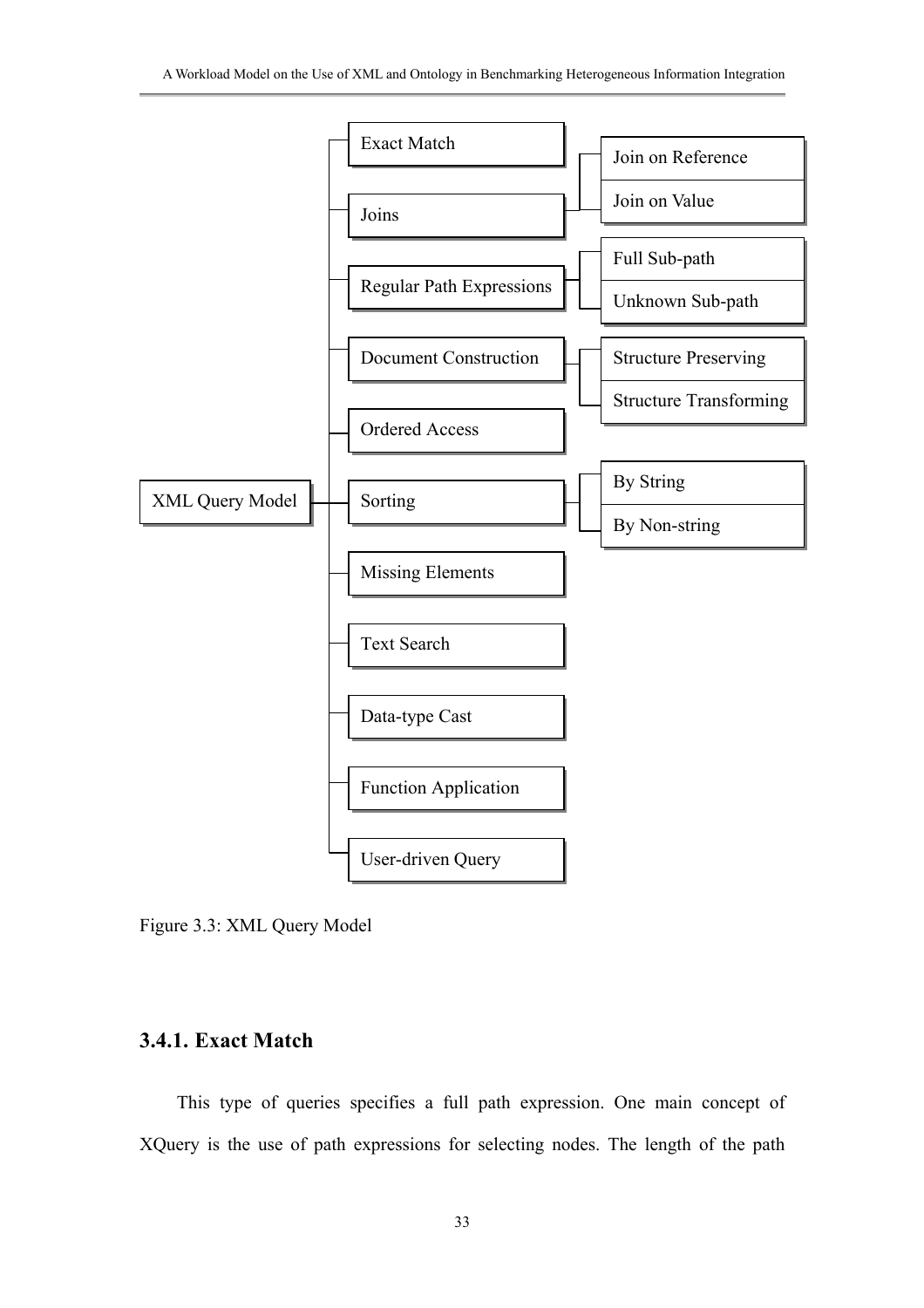expression depends on the levels of predicates being queried in XML documents. This is the simplest query type. We can use this type of queries to establish a simple "metric" comparing performance of the following queries. It tests the database ability to handle simple string lookups with a fully specified path.

Generic terms:

*Given a full path expression, find elements E1 that have an attribute A1 in a certain value X.* 

XQuery expression:

FOR  $\$a$  IN input()/SUBPATH/E1[@A1 = "X"] RETURN \$a

The complexity of the query is influenced by the length of the path expression. Queries with different level of predicate would have different performance.

### **3.4.2. Joins**

References are an integral part of XML identifying the relationship between related data. With using of reference, richer relationships can be represented than just hierarchical element structures. The system must be able to combine separate information together using joins. Horizontal traversals are defined in this type of queries. Joins can be on the basis of references and values. References are specified in the DTD and may be optimized with logical OIDs for example. The system should make use of the cardinalities of the sets to be joined. Joins based on values test the database's ability to handle large (intermediate) results.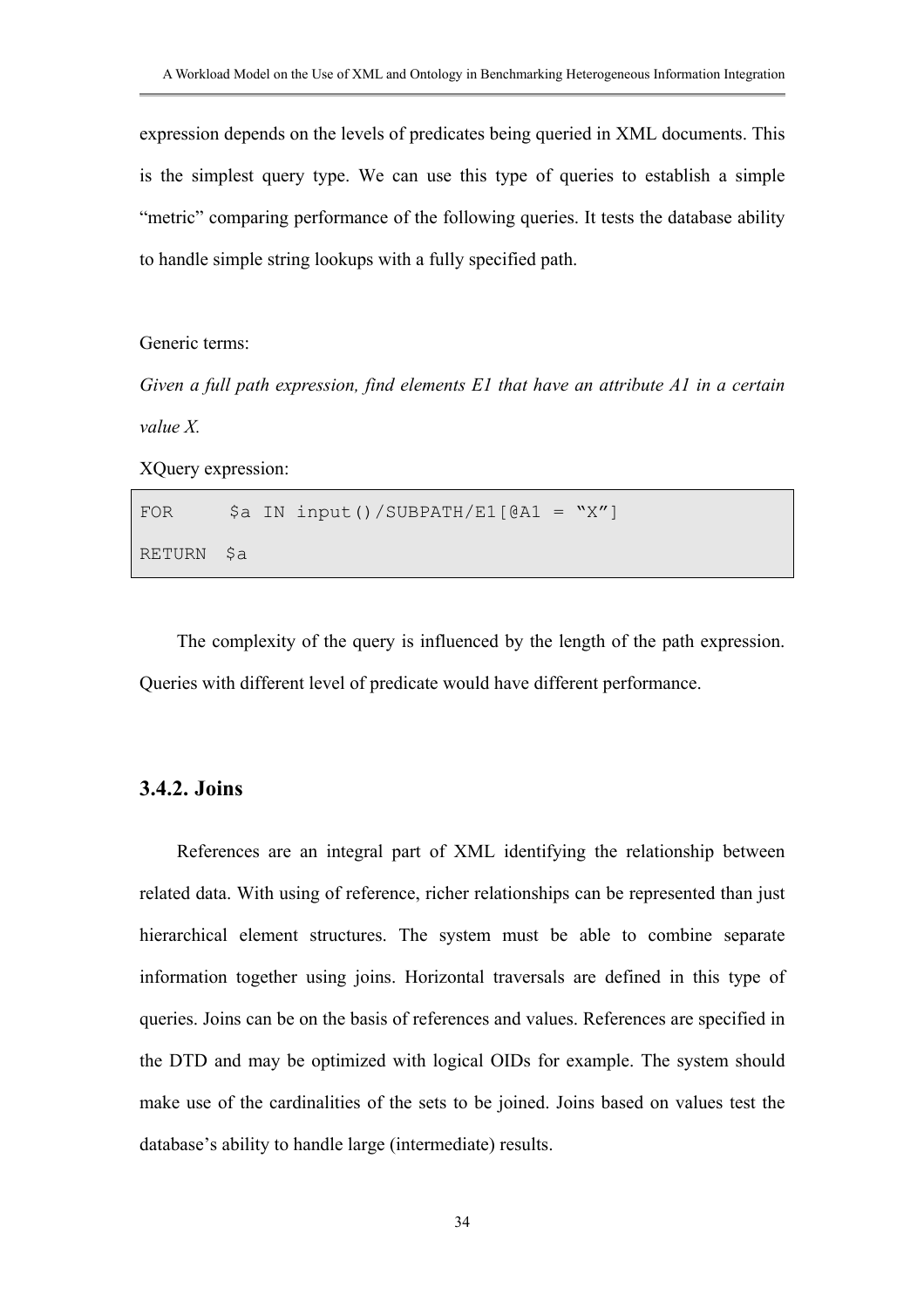#### y **Join on Reference**

Generic terms:

*Find element E1 by the reference attribute A1 of E2. The reference attribute A1 of E2* 

*refer to E1.*

XQuery expression:

FOR  $\$a$  IN input()//E1 \$b IN input()//E2 WHERE  $$a/@A2 = $b/@A1$ RETURN \$a

### **Join on Value**

Generic terms:

*This time reference is based on join of the data values. Find element E1 whose attribute A1 is equal to the attribute A2 of E2.* 

XQuery expression:

```
FOR \$a IN input()//E1
         $b IN input()//E2 
WHERE $a/@A1 = $b/@A2RETURN $a
```
The queries specified above are 2-way join. It is the simplest form. 3-way join, 4-way join, and N-way join would be generated with increasing complexity. In addition, the result size would affect the query efficiency too.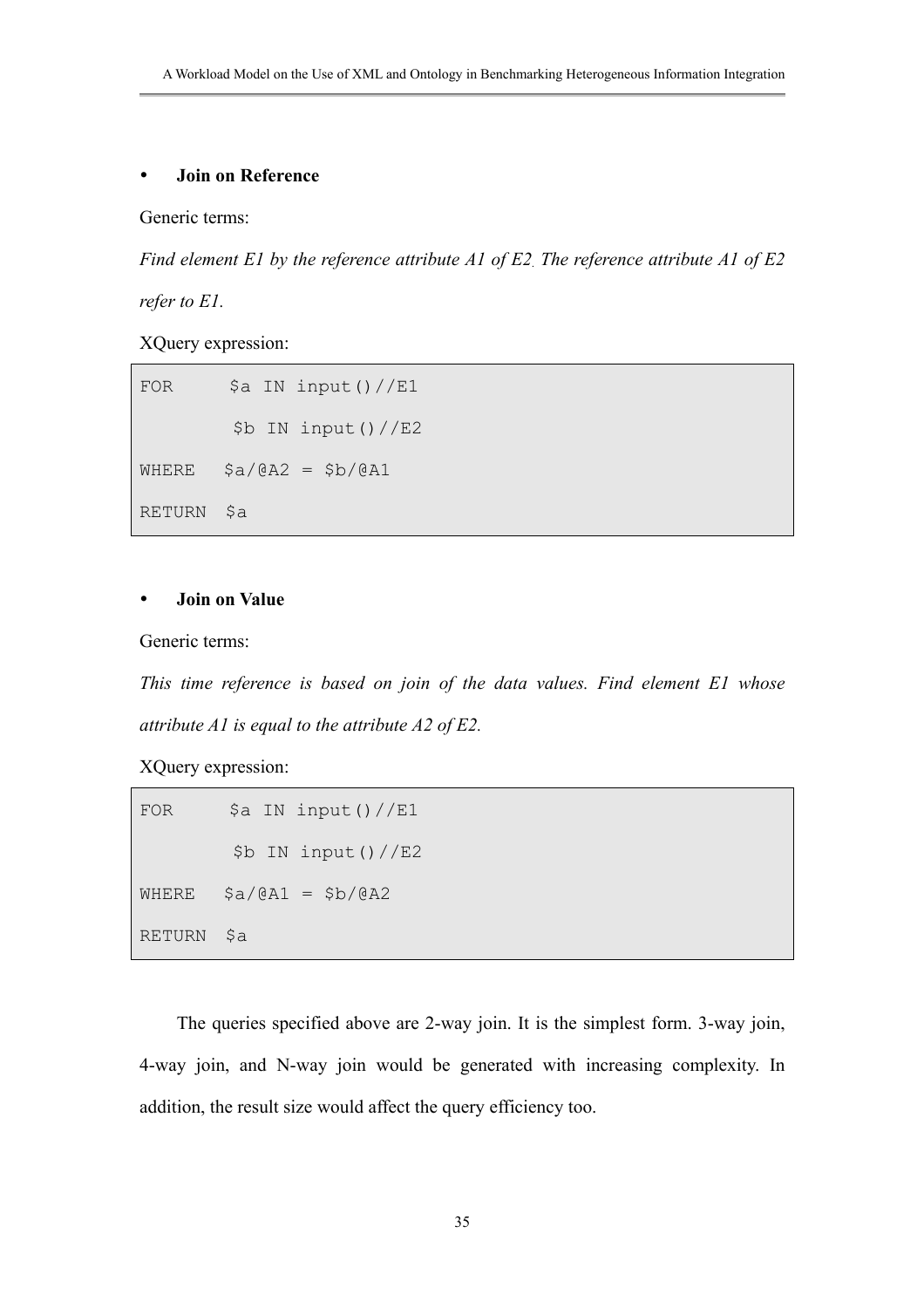## **3.4.3. Regular Path Expressions**

Regular path expressions are a basic building block of almost every XML language including XPath, XQuery, and XSLT. The system should be capable of optimizing path expressions and reducing traversals of irrelevant parts of the tree. We often use wildcards in regular path expressions and the system should realize that it is not necessary to traverse the complete document tree to execute such expressions. This type of queries tries to quantify the costs of long path traversals that do not include wildcards, and the costs of path traversals that include wildcards.

## y **Full Sub-path**

Generic terms:

*Find element E1 with a long path expression.* 

XQuery expression:

FOR \$a IN input()/SUBPATH/E1

RETURN \$a

## **Unknown Sub-path**

Generic terms:

*Find element E1 with a regular path expression include wildcards.* 

XQuery expression:

```
FOR $a IN input()//E1
RETURN $a
```
The length of path expression would influence the complexity. In a path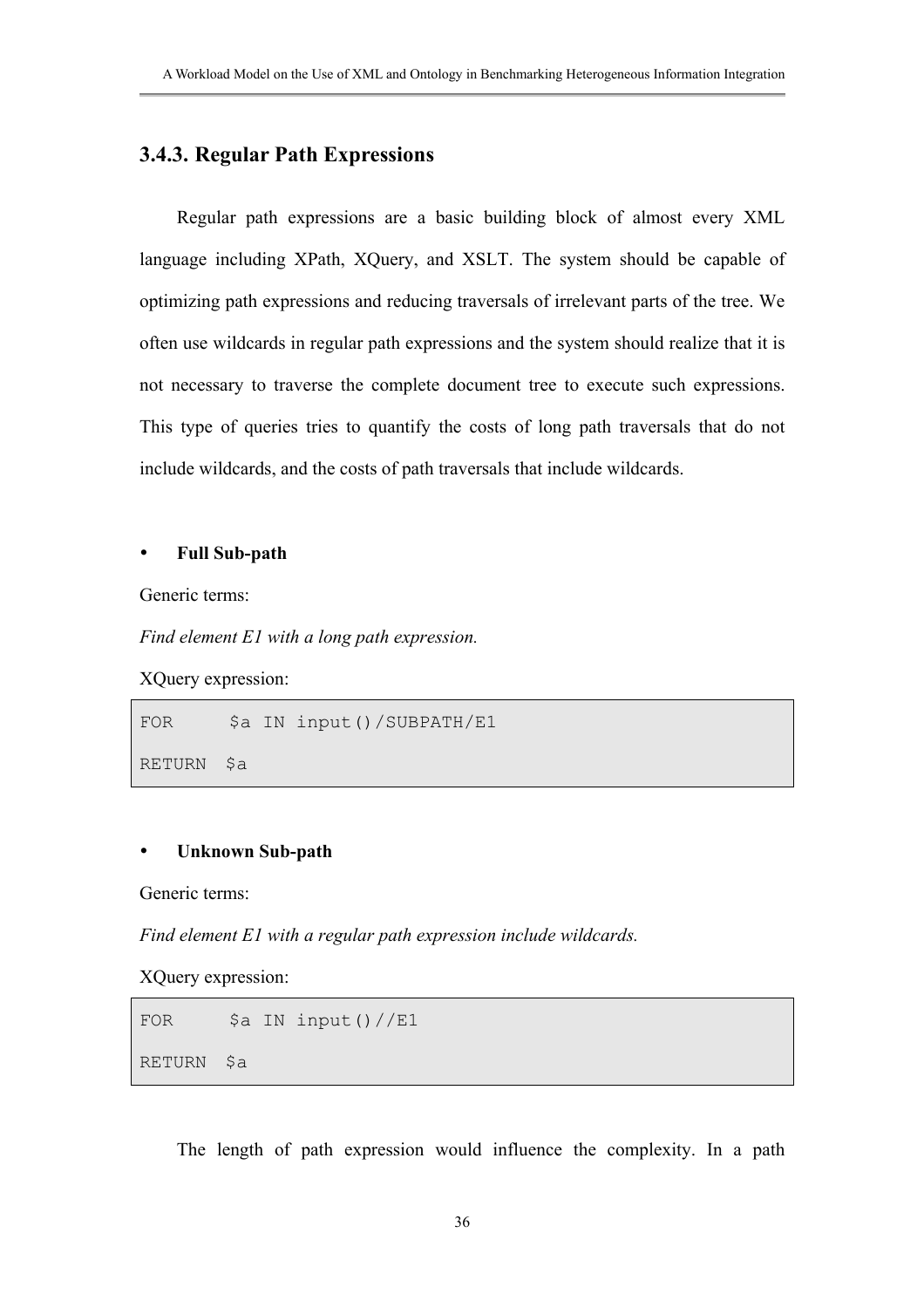expression, each step can apply one or more predicates to eliminate nodes that fail to satisfy a given condition. Therefore, numbers of element unknown in the sub-path would also affect the query complication.

## **3.4.4. Document Construction**

Structure is very important to XML documents. But XML documents storing in relational DBMSs often need to be broken down. Reconstructing the original document is a big challenge to systems. We might retrieve fragments of original documents with original structures. But sometimes we may want to construct document fragments with new structures. These queries tests for the ability of the system to reconstruct portions of the original XML document.

#### **Structure Preserving**

Generic terms:

*Return a XML document constructed by element E1 and its sub-element E2. Retrieve E2 of E1 that has an attribute A1 equal to a certain value X.* 

XQuery expression:

FOR  $\begin{bmatrix} \$ & \text{S} \\ \text{S} & \text{S} \end{bmatrix}$   $\begin{bmatrix} \text{S} \\ \text{S} \end{bmatrix}$   $\begin{bmatrix} \text{S} \\ \text{S} \end{bmatrix}$   $\begin{bmatrix} \text{S} \\ \text{S} \end{bmatrix}$   $\begin{bmatrix} \text{S} \\ \text{S} \end{bmatrix}$   $\begin{bmatrix} \text{S} \\ \text{S} \end{bmatrix}$   $\begin{bmatrix} \text{S} \\ \text{S} \end{bmatrix}$   $\begin{bmatrix} \text{S} \\ \text{S} \end{bmatrix}$ 

RETURN  $\langle \$a \rangle$   $\$a/E2$   $\langle$ / $\$a \rangle$ 

#### **Structure Transforming**

Generic terms:

*Construct a new XML document. Find element E1 with an attribute A1 equal to a certain value X, and select several sub-element of E1 to construct a new XML*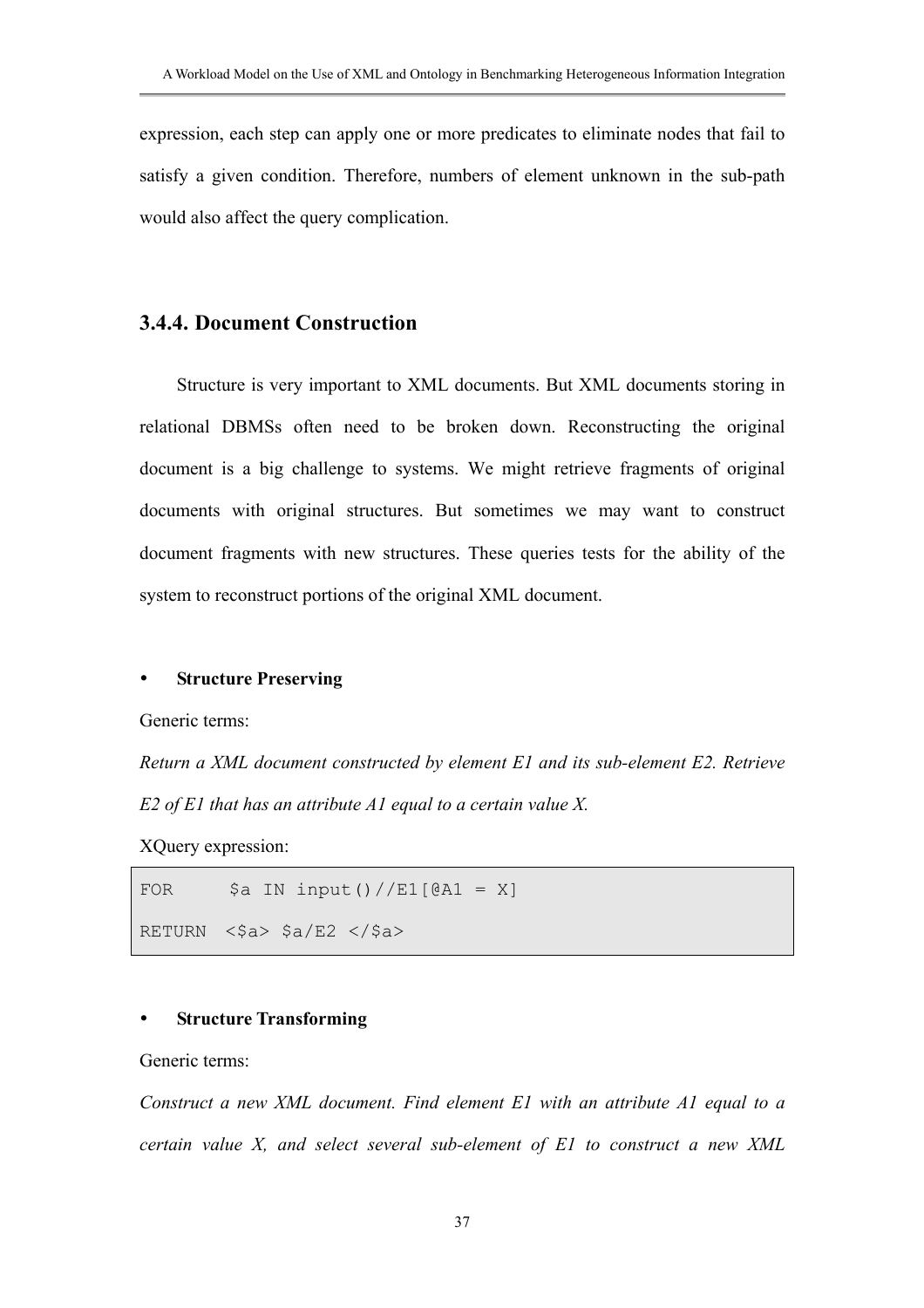#### *document.*

XQuery expression:

```
FOR \begin{bmatrix} \$\text{a} & \text{IN input} \end{bmatrix} / \text{Ell}[\text{QA1} = X]RETURN <output> 
                    {$a/E2/E3} 
                   {Sa/E2/E4} {$a/E2/E3/E5} 
                   {5a/EG}</output>
```
The complication of the XML document structure would increase the difficulty of reconstruction. On the other hand, the structure of output document would also influence the query complexity.

## **3.4.5. Ordered Access**

Order of elements is important in XML documents. Because documents will sometimes be fragmented when they are stored on disk, it is important that the order of these fragments in the original document is preserved. The system should be able to preserve these intrinsic orders. This type of queries attempts to test how efficient the system handle queries with order constraints.

Generic terms:

*Find element E1 with attribute A1 in certain value X, and return the first sub-element E2 of E1.*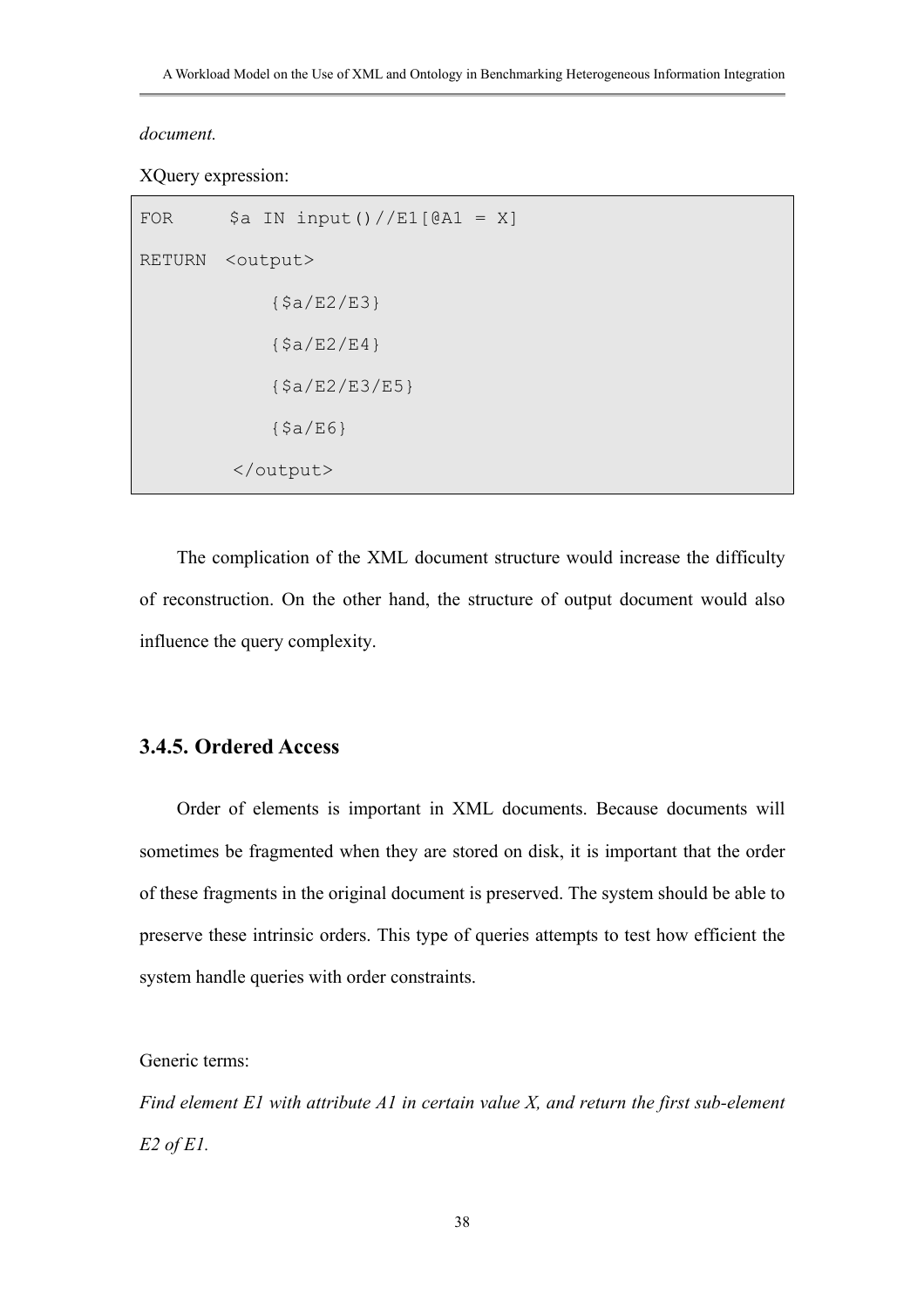XQuery expression:

```
FOR \begin{bmatrix} \$ & \text{S} \\ \text{S} & \text{S} \end{bmatrix} \begin{bmatrix} \text{S} \\ \text{S} \end{bmatrix} \begin{bmatrix} \text{S} \\ \text{S} \end{bmatrix} \begin{bmatrix} \text{S} \\ \text{S} \end{bmatrix} \begin{bmatrix} \text{S} \\ \text{S} \end{bmatrix} \begin{bmatrix} \text{S} \\ \text{S} \end{bmatrix} \begin{bmatrix} \text{S} \\ \text{S} \end{bmatrix} \begin{bmatrix} \text{S} \\ \text{S} \end{bmatrix} RETURN $a/E2[1]
```
The complexity depends on order constraints specified in the query. If there is an index build on the attribute, the query can take advantage of set-valued aggregates on the index attribute to accelerate the execution.

## **3.4.6. Sorting**

The order by clause is the only facility provided by XQuery for specifying an order other than document order. In XML documents, the generic data type of element content is string, but users may cast the string type to other types. Therefore, the system should be able to sort values both in string and in non-string data types. This type of queries tests whether the system can do sorting efficiently.

#### y **By String**

Generic terms:

*List sub-element E3 of element E1 sorted by sub-element E2.* 

XQuery expression:

```
FOR \frac{1}{2} \frac{1}{2} \frac{1}{2} \frac{1}{2} \frac{1}{2} \frac{1}{2} \frac{1}{2} \frac{1}{2} \frac{1}{2} \frac{1}{2} \frac{1}{2} \frac{1}{2} \frac{1}{2} \frac{1}{2} \frac{1}{2} \frac{1}{2} \frac{1}{2} \frac{1}{2} \frac{1}{2} \frac{1}{2} \frac{1}{2} \frac{1}{2ORDER BY $a//E2 
RETURN $a/E3
```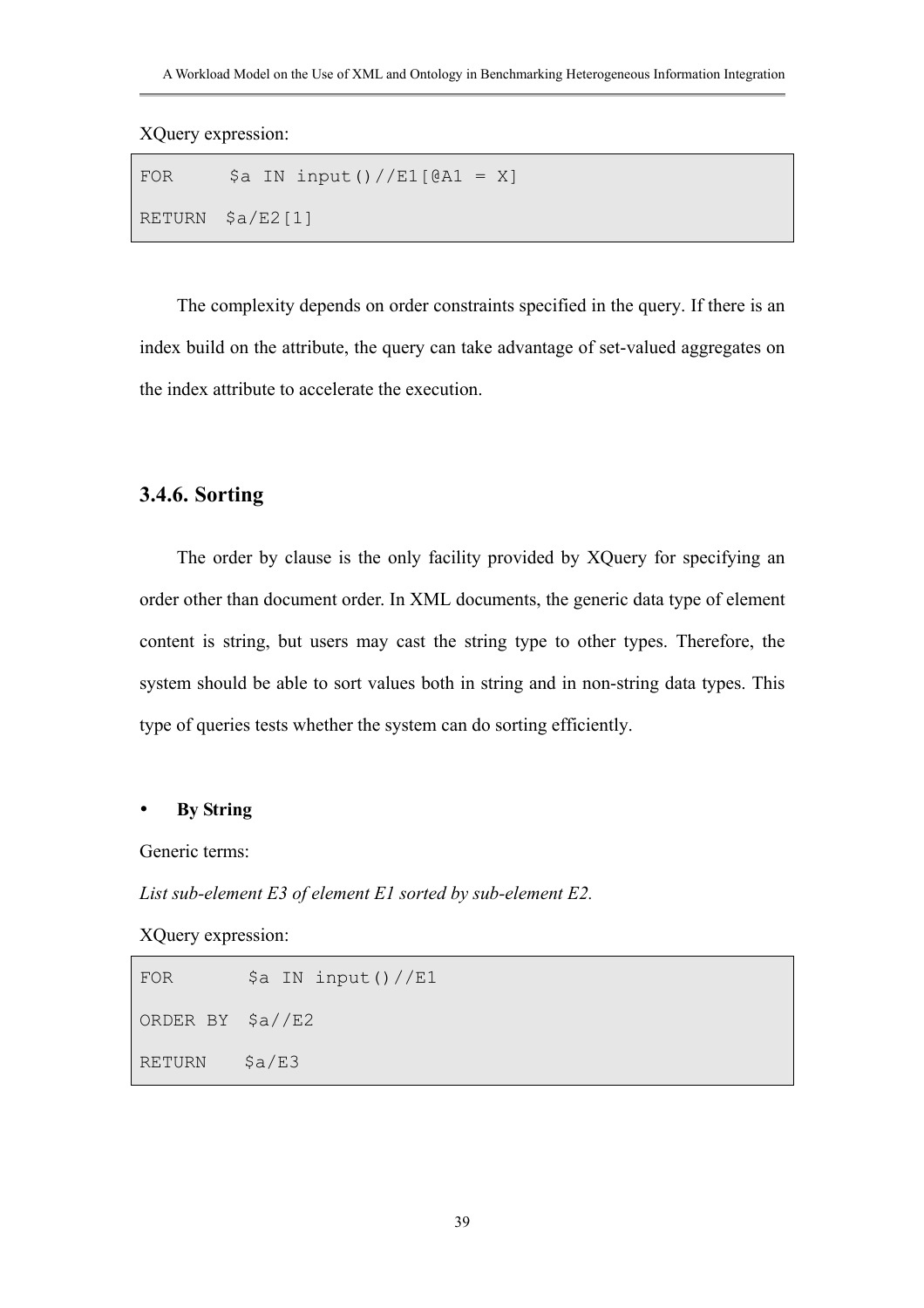## y **By Non-string**

Generic terms:

*List sub-element E3 of element E1 sorted by sub-element E2. This time E2 is a non-string value.* 

XQuery expression:

| FOR                        | \$a IN input()//E1 |
|----------------------------|--------------------|
| ORDER BY $\frac{2}{3a}/E2$ |                    |
| <b>RETURN</b>              | $\text{Sa/E3}$     |

The number of tuples that are generated by the FOR and LET-clauses and satisfies the condition in the WHERE-clause would influence the complexity of the query. Also, if the ORDER BY-clause uses several options, the complexity would increase.

## **3.4.7. Missing Elements**

In XML, schemas are more flexible and may have a number of irregularities. Queries in this type are to test how well the system knows to deal with the semi-structured aspect of XML data, especially elements that are declared optional in the schemas.

Generic terms:

*Find element E1 whose sub-element E2 has NULL value.* 

XQuery expression:

FOR  $\$a$  IN input()//E1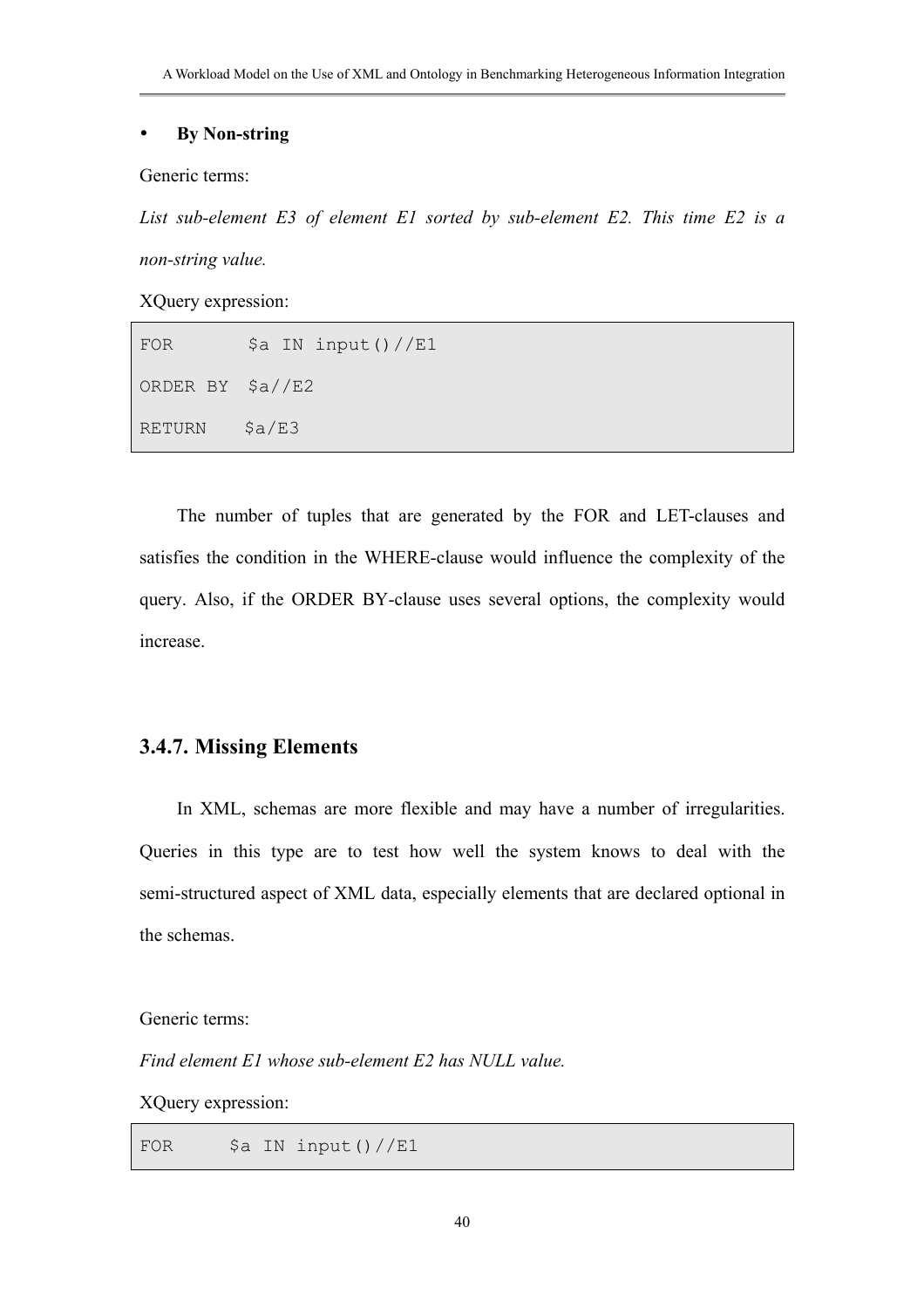```
WHERE EMPTY($a/E2/text()) 
RETURN $a
```
The complexity depends on the FOR and LET-clauses that generate the test tuples.

## **3.4.8. Text Search**

Text search plays a very important part in XML document systems. This type of queries conducts a full-text search in the form of keyword search. They will challenge the textual nature of XML documents.

Generic terms:

*Find element E1 whose sub-element E2 contains a specific text Y.* 

XQuery expression:

```
FOR \$a IN input()//E1
WHERE CONTAINS ($a/E2, "Y")
RETURN $a
```
This query has to scan large part of the document. Therefore, the number of tuples that are generated by the FOR and LET-clauses would influence the query complexity. Also, if the query contains multiple texts, the difficulty would increase.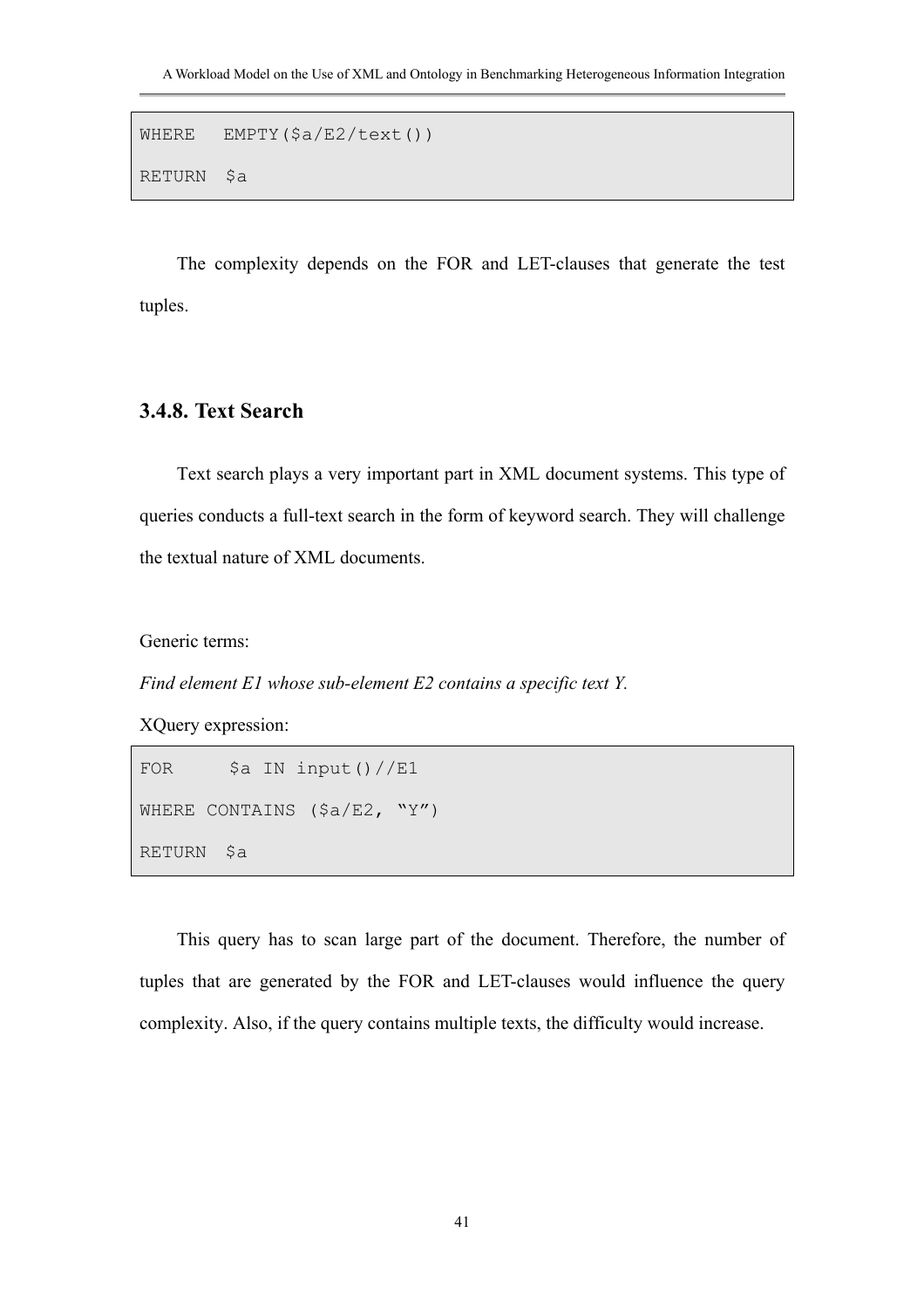# **3.4.9. Data-type Cast**

Strings are the generic data type in XML documents. But we often need to cast strings to another data type that carries more semantics. These queries challenge the system's ability to transform between data types.

Generic terms:

*Find element E1 with a constraint that contain operations need to transform data value of sub-element E2 to other data-type. Retrieve element E1 whose sub-element E2 is bigger than a certain number X.* 

XQuery expression:

FOR  $\frac{1}{2}$  \$a IN input()//E1 WHERE  $$a/E2 > X$ RETURN \$a

The number of tuples needs to be transformed affects the execution efficiency. If there are several casting conditions in a query, the complexity would increase.

## **3.4.10. Function Application**

The following query challenges the system with aggregate functions such as count, avg, max, min and sum.

Generic terms:

*Group element E1 by sub-element E2, and calculate the total number of elements for*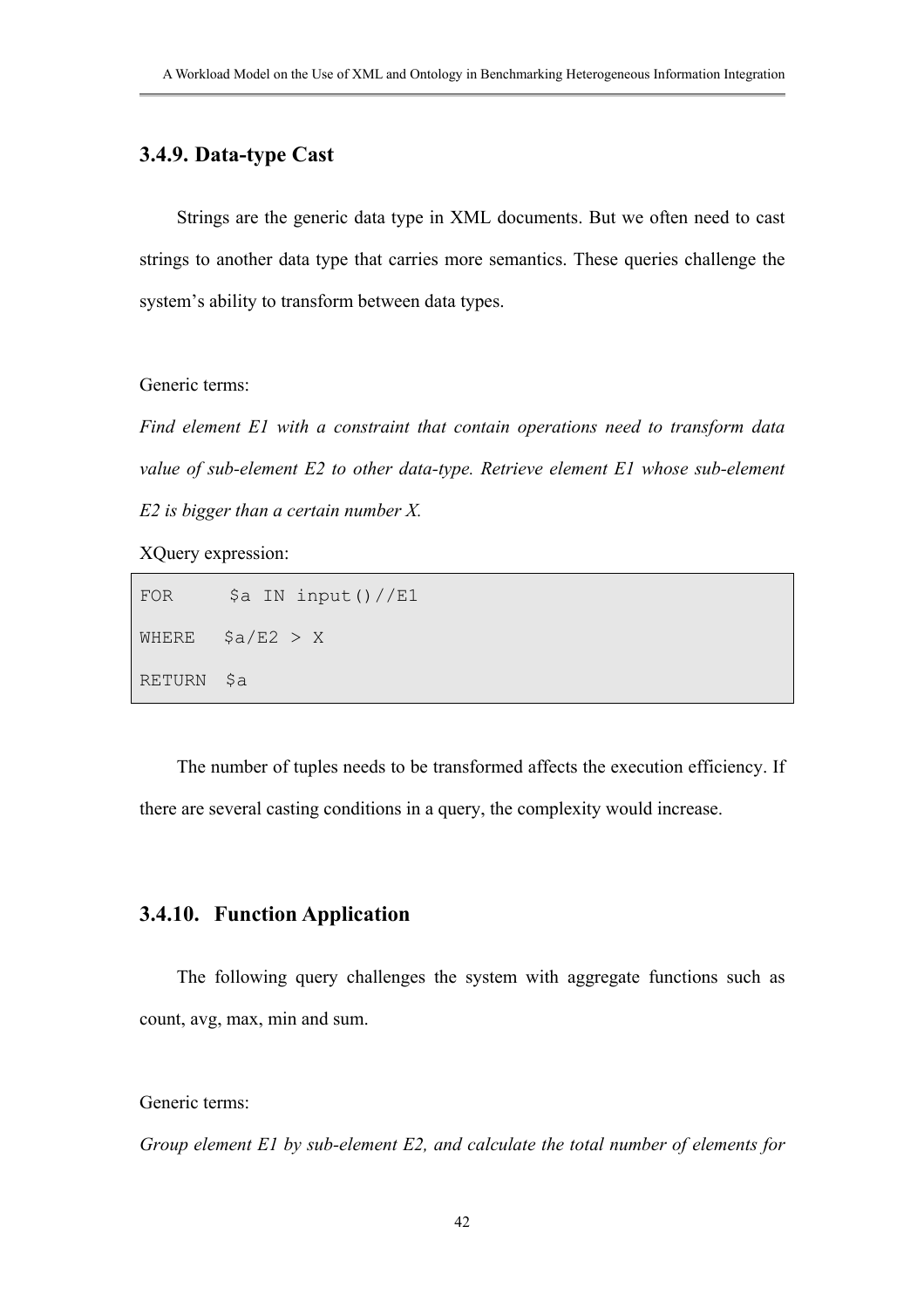*each group.* 

XQuery expression:

FOR \$a IN DISTINT-VALUES (input()//E1/E2) LET  $$b := input() //E1[E2 = $a]$ RETURN count(\$b)

The complexity of this query is influenced by the number of tuples that are generated by the FOR and LET-clauses.

Table 3.1 summarizes the complexity factors of each query type.

| Complexity                         | Low                                                                            | <b>High</b>                                                                    |  |
|------------------------------------|--------------------------------------------------------------------------------|--------------------------------------------------------------------------------|--|
| <b>Exact Match</b>                 | <b>Shallow Path</b><br>$\bullet$<br>Expression                                 | Deep Path Expression                                                           |  |
| <b>Joins</b>                       | Two-way Join<br>$\bullet$<br><b>Small Result Size</b>                          | N-way Join<br>$\bullet$<br>Large Result Size                                   |  |
| Regular Path<br><b>Expressions</b> | <b>Shallow Path</b><br>$\bullet$<br>Expression<br>Few Unknown<br>٠<br>Elements | Deep Path Expression<br>Many Unknown<br>Elements                               |  |
| <b>Document Construction</b>       | Simple Original<br>٠<br>Structure<br>Simple Output<br>$\bullet$<br>Structure   | Complex Original<br>$\bullet$<br>Structure<br>Complex Output<br>٠<br>Structure |  |
| <b>Ordered Access</b>              | No Index<br>$\bullet$                                                          | With Index<br>$\bullet$                                                        |  |
| Sorting                            | Few Qualified Tuples<br>$\bullet$<br>Single Condition<br>$\bullet$             | Many Qualified<br>$\bullet$<br><b>Tuples</b><br><b>Multiple Condition</b><br>٠ |  |
| <b>Missing Elements</b>            | <b>Few Generated Tuples</b><br>$\bullet$                                       | Many Generated<br>Tuples                                                       |  |

Table 3.1: List of Complexity Factors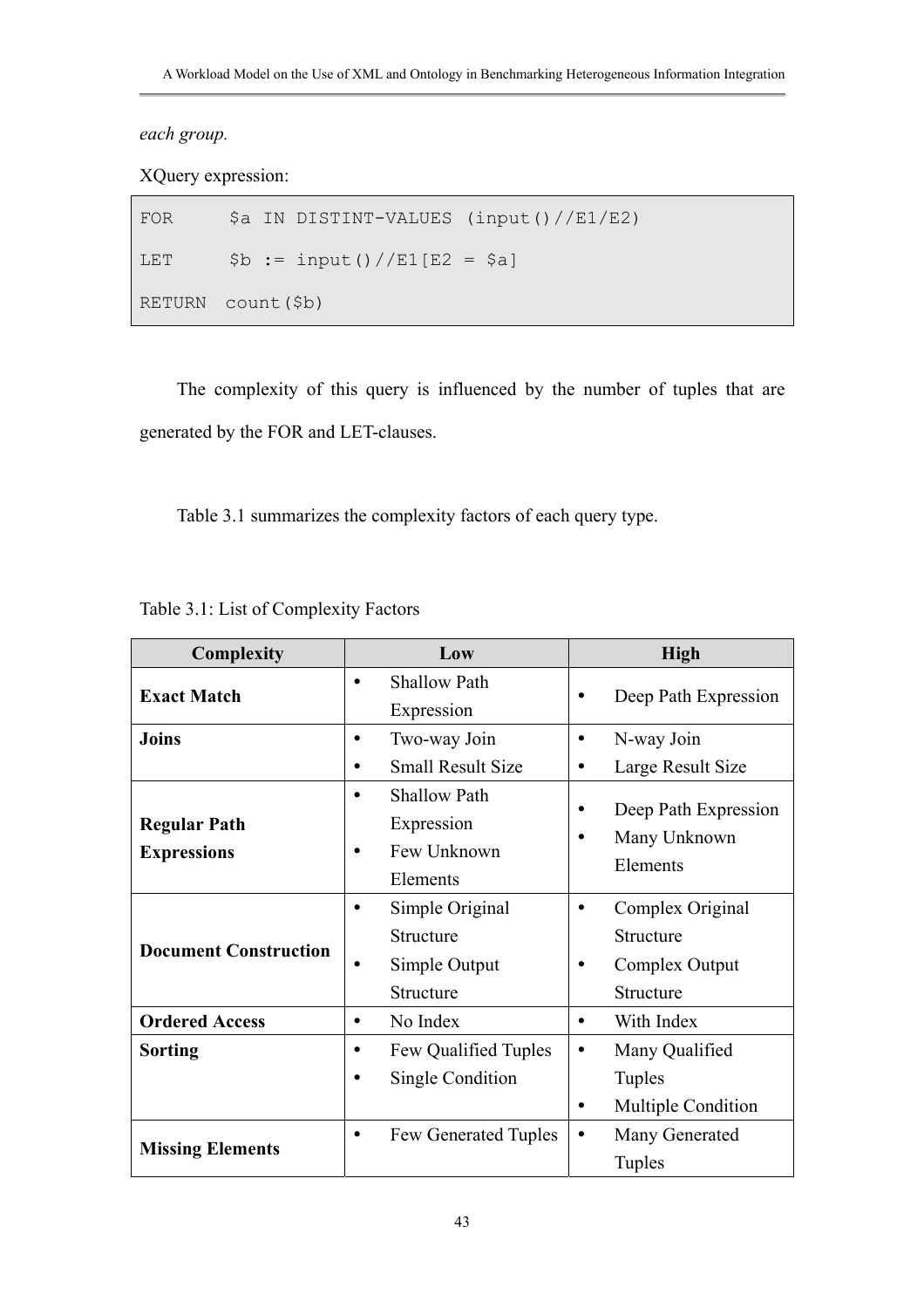| <b>Text Search</b>          | ٠ | One Text                    | ٠ | Multiple Text           |
|-----------------------------|---|-----------------------------|---|-------------------------|
|                             | ٠ | Few Generated Tuples        |   | Many Generated          |
|                             |   |                             |   | Tuples                  |
| <b>Data-type Cast</b>       |   | Few Generated Tuples        | ٠ | Many Generated          |
|                             | ٠ | <b>Single Casting</b>       |   | Tuples                  |
|                             |   |                             | ٠ | <b>Multiple Casting</b> |
| <b>Function Application</b> | ٠ | <b>Few Generated Tuples</b> | ٠ | Many Generated          |
|                             |   |                             |   | Tuples                  |

# **3.5. Ontology Data Model**

The term Ontology has been used in several disciplines. Recently, ontology becomes even common in computer science area. It can be used for many purposes, including enterprise integration, database design, information retrieval, and information interchange on the World Wide Web to overcome many traditional problems.

Gruber (1993) defines an ontology as "a formal, explicit specification of a shared conceptualization". An ontology defines the terms used to describe and represent an area of knowledge. Ontologies are used by people, databases, and applications that need to share domain information. Ontologies include computer-usable definitions of basic concepts in the domain and the relationships among them. An ontology may take a variety of forms, but necessarily it will include a vocabulary of terms, and some specification of their meaning. This includes definitions and an indication of how concepts are inter-related which collectively impose a structure on the domain and constrain the possible interpretations of terms (Uschold, King, Moralee, & Zorgios, 1998).

Generally speaking, an ontology consists of the following main constructs (Stevens, Goble, & Bechhofer, 2000; Weißenberg & Gartmann, 2003).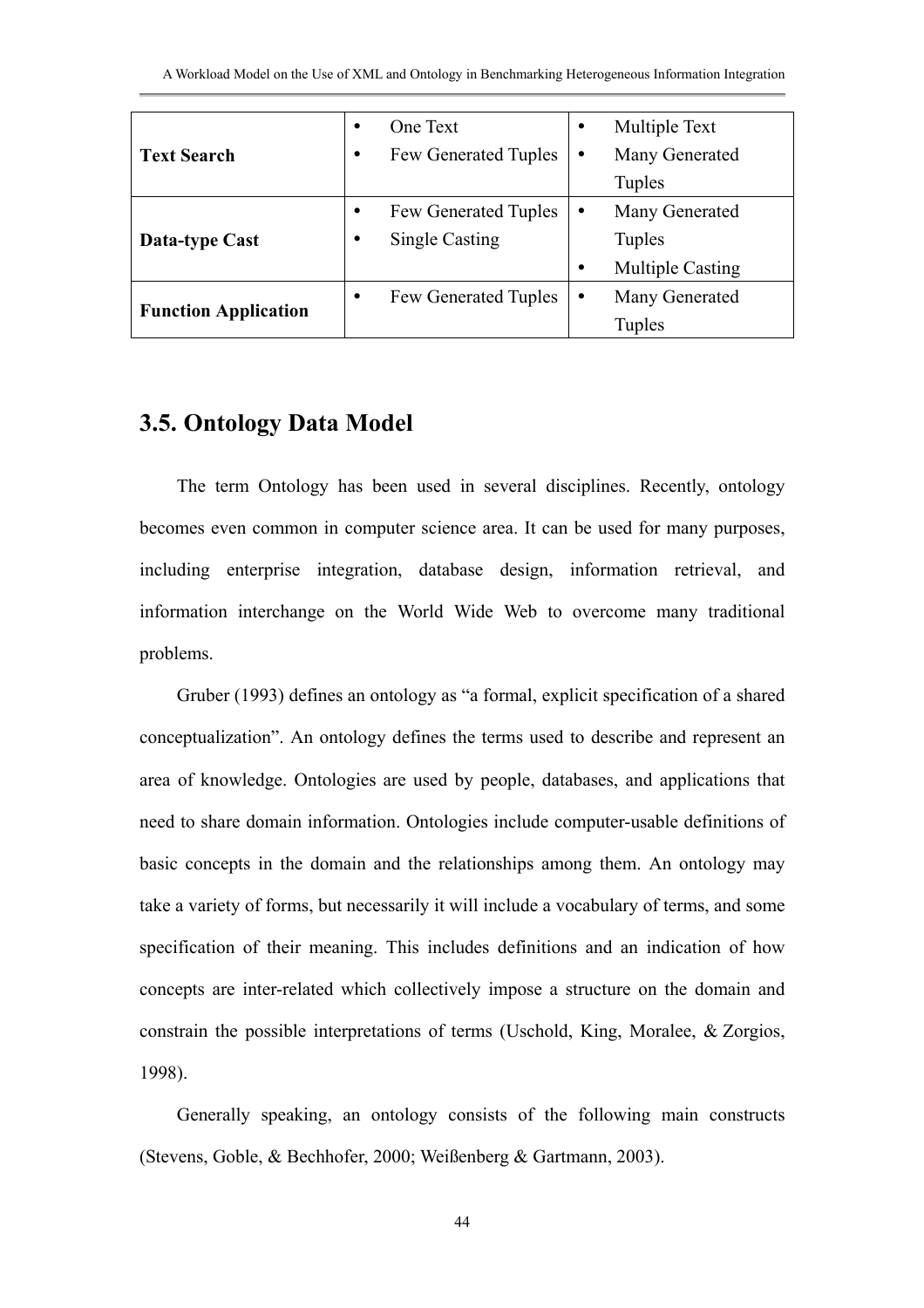- **Facts** represent explicit knowledge, consisting of:
- 1. **Classes or concepts** are generalizations of instances. Concepts are the focus of most ontologies. A concept is a representation for a conceptual grouping of similar terms. A concept can have subconcepts that represent concepts that are more specific than the superconcept. Concepts fall into two kinds:
	- (a) Primitive concepts are those which only have necessary conditions (in terms of their properties) for membership of the class.
	- (b) Defined concepts are those whose description is both necessary and sufficient for a thing to be a member of the class.
- 2. **Properties** can be subdivided into scalar attributes and non-scalar relations. The property can be defined to be a specialization (subproperty) of an existing property. An attribute is a property of a concept that refers to a datatype (integer, string, float, boolean etc.). An example of an attribute is "has-name" related to a string. A relation is a property of a concept that refers to another concept. Specialization / Generalization are one of the standard relations. For instance, "is a kind of" defines a relation that may be applied to the concepts "Enzyme" and "Protein".
- 3. **Instances** represent individual entities and are connected by type-of relation to at least one class; some authors only consider facts about instances as real facts. Strictly speaking, an ontology should not contain any instances, because it is supposed to be a conceptualization of the domain. The combination of an ontology with associated instances is what is known as a knowledge base. However, deciding whether something is a concept of an instance is difficult, and often depends on the application.
- Axioms are rules used to add semantics and to infer knowledge from facts. In contrast to facts, they represent implicit knowledge about concepts and relations,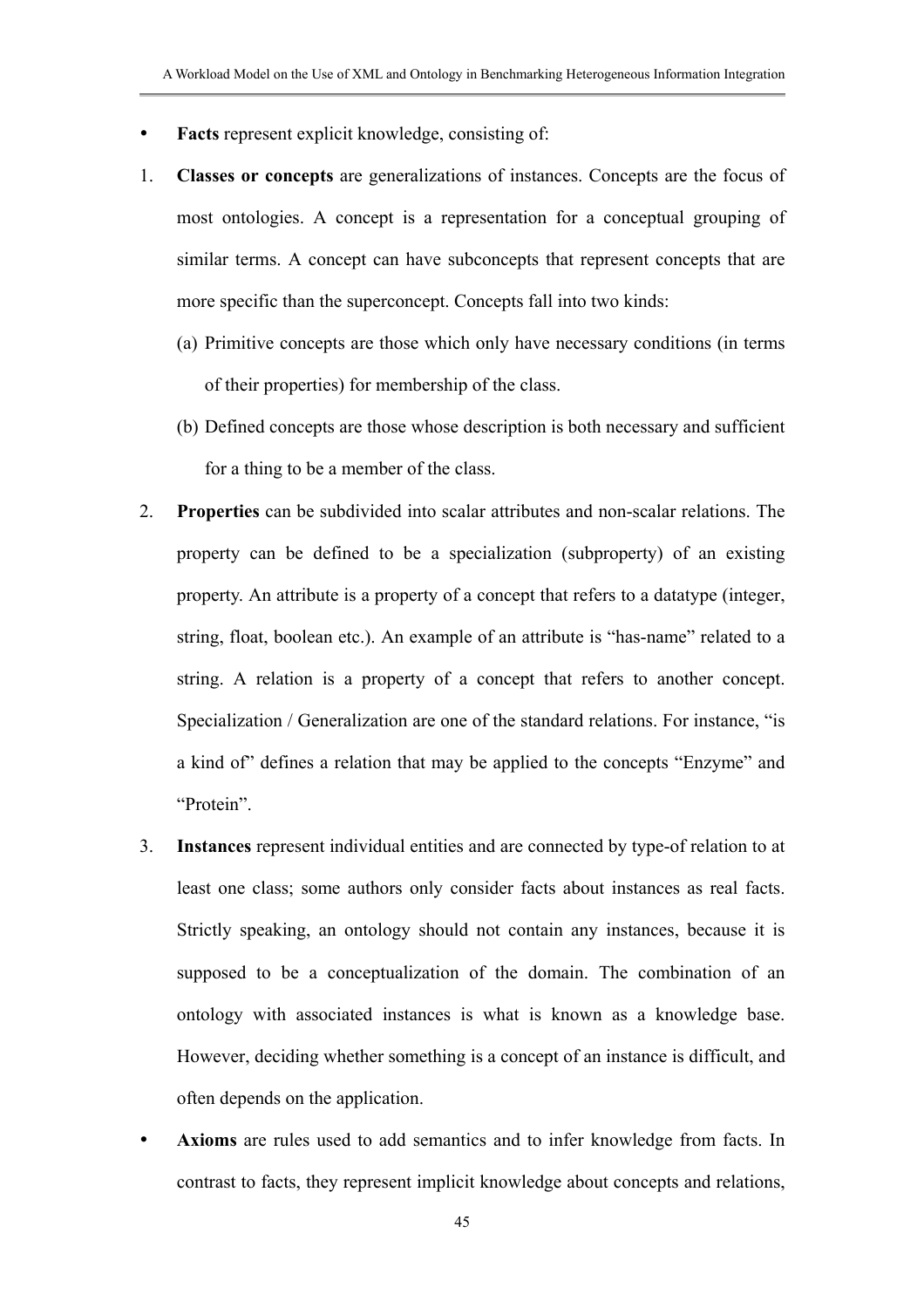e.g., whether a relation is transitive or symmetric.

# **3.6. Ontology Query Model**

Initially, ontologies are introduced as an "explicit specification of a conceptualization". In an information integration system, ontologies can be used to establish common vocabularies and semantic interpretations of terms from information sources. With respect to the integration of data sources, they can be used for the identification and association of semantically corresponding information concepts. People can share and exchange information in a semantically consistent way.

Using ontology basic components described in the previous section, user can define their own ontology in any application domain. Then we conducted a series of tests to see how the system handles such ontologies. The operation model in the ontology benchmark workload model is a set of queries, and the answers are generated by inferring from the ontology. The queries we present here are representative for different application domains.

We conclude the reasoning tasks describing in chapter 2, and construct six basic reasoning queries for the ontology benchmark. Figure 3.4 shows the ontology query model in this research. We introduce these queries briefly and described them in generic terms as follows.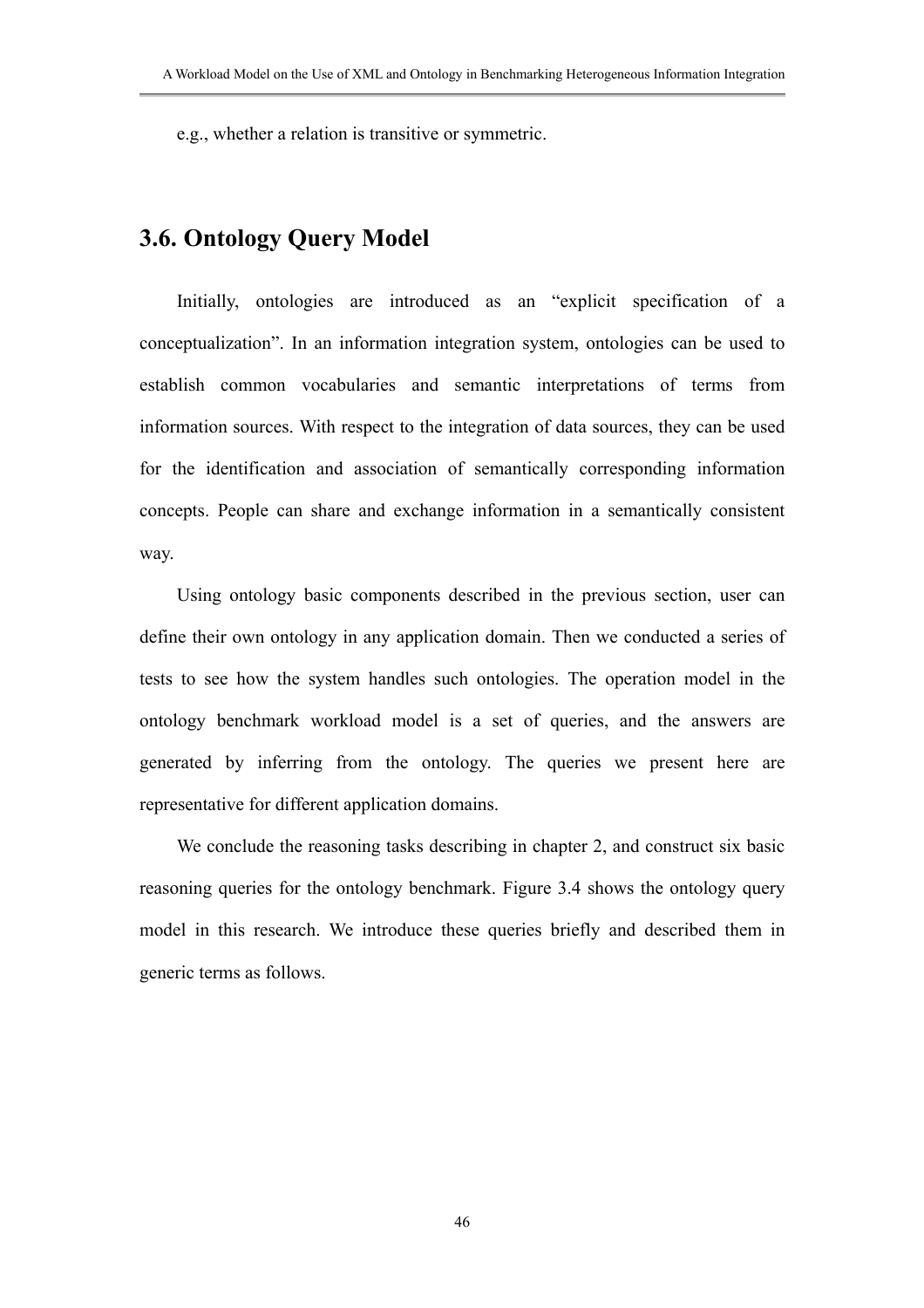

Figure 3.4: Ontology Query Model

1. **Concept Subsumption Queries:** checks if one concept is a subconcept of another.

Generic terms:

*Given concepts C and D, determine if C is a subcconcept of D with respect to ontology O.* 

2. **Concept Hierarchy Queries:** determines the concepts that immediate subsume or are subsumed by a given concept.

Generic terms:

*Given a concept C return all/most-specific superconcepts of C and/or all/most-general subconcepts of C.*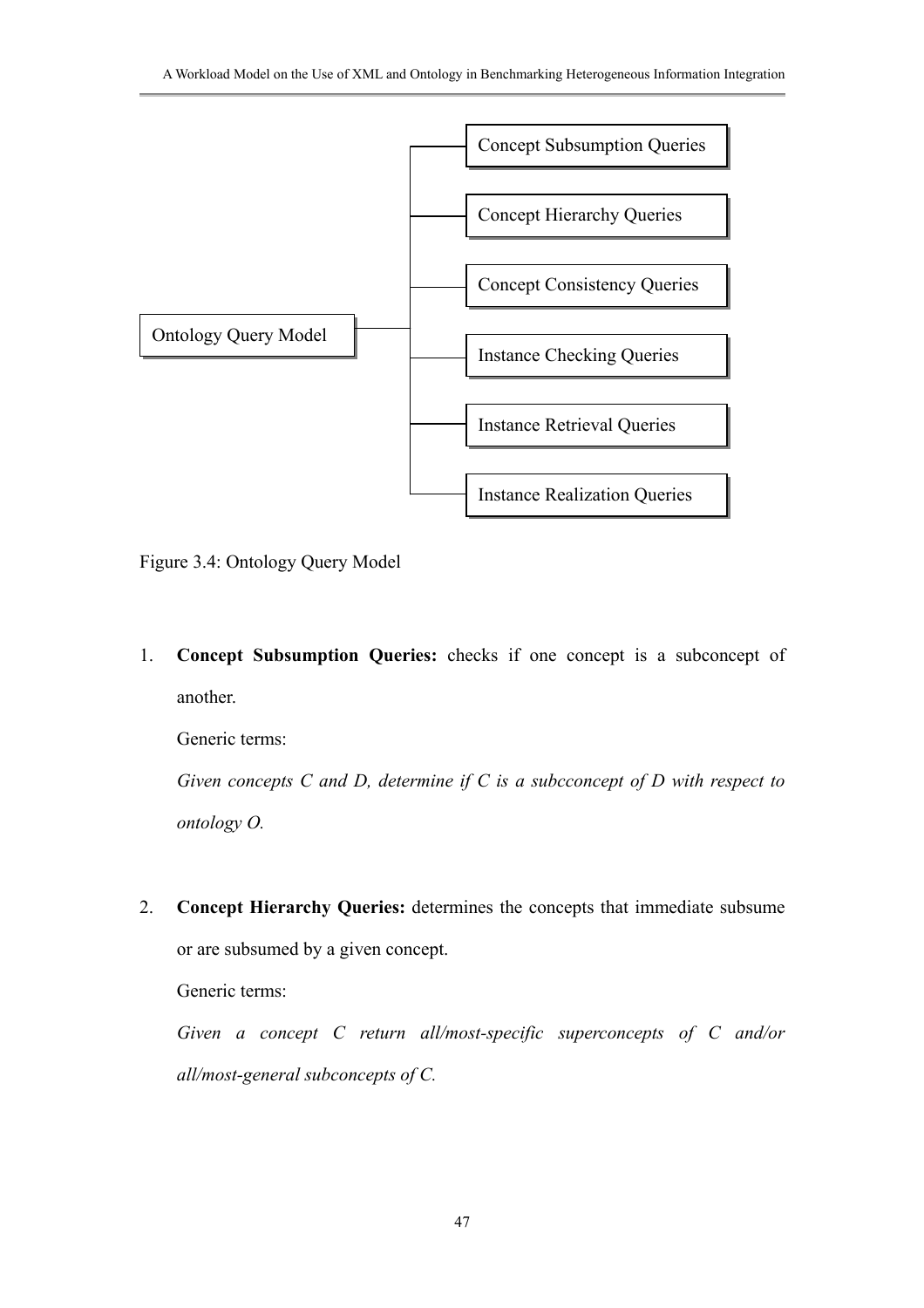3. **Concept Consistency Queries:** checks for (in)consistency of concept definitions.

Generic terms:

*Given a concept C, determine if the definition of C is generally satisfiable (consistent).*

4. **Instance Checking Queries:** given a partial description of an individual (instance) and a concept description, finds whether the concept describes the instance.

Generic terms:

*Given a concept C, determine whether a given individual A is an instance of C.* 

5. **Instance Retrieval Queries:** finds all instances that are described by a given concept.

Generic terms:

*Given a concept C, determine all the individuals in ontology O that are instances of C.* 

6. **Instance Realization Queries:** given a partial description of an instance, finds the most specific concepts that describe it.

Generic terms:

*Given an individual A, determine all the concepts in ontology O that A is an instance of.* 

The queries mentioned above are simple and basic. When querying the heterogeneous information integration system, the reasoning service may not be so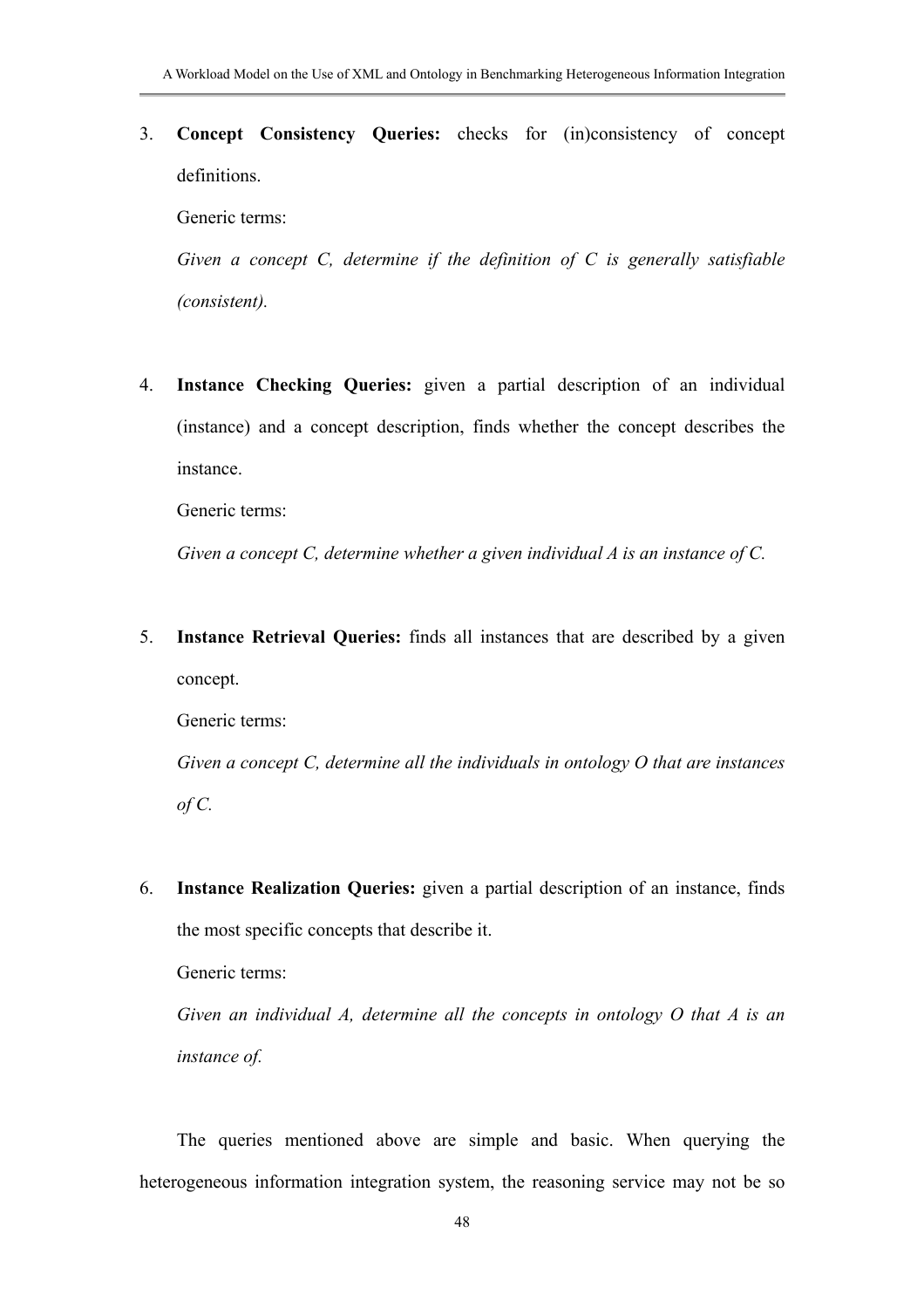straightforward. We need to evaluate the ontology with increasing complexity. When formulating the complex benchmark queries, several factors should be taken into account (Guo, Heflin, & Pan, 2003):

- **Input size:** This is measured as the proportion of the class instances involved in the query to the total class instances in the benchmark data.
- **Selectivity:** This is measured as the estimated proportion of the class instances involved in the query that satisfy the query criteria.
- **Complexity:** We use the number of classes and properties that are involved in the query as an indication of complexity.
- Hierarchy information assumed: This considers whether information of class hierarchy or property hierarchy is required to achieve the complete answer. Besides, the depth and width of class hierarchies should also been considered.

More complex queries may be formulated according to these factors mentioned above. It lets the system be evaluated under different level of workloads.

## **3.7. Test Database Generation**

In order to evaluate the performance of the heterogeneous information integration system, we must define the workload. The workload consists of a test operation and a test database. The test database identifies what data must be loaded into the data sources, as well as the volume of the test data. Information integration system data sources are disparate and heterogeneous. Information comes from various sources (including structured, semi-structured and unstructured sources) and formats (such as database tables, XML files, PDF files, streaming media, internal documents, and Web pages). For this research, the data sources can be divided into three kinds: relational databases, object-oriented databases, and Web pages. For each data source,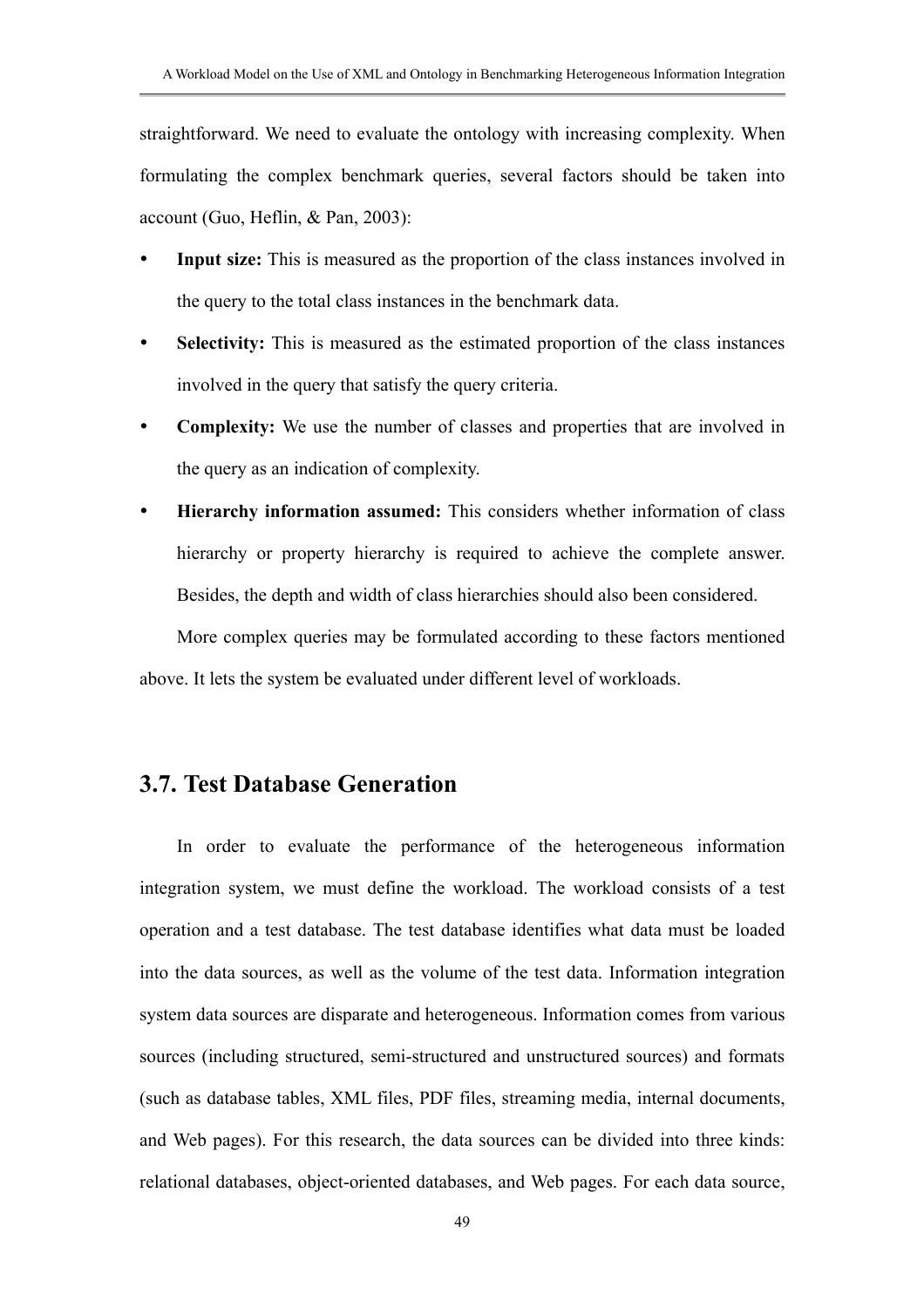we must analyze the actual data and extract statistical data. Data analysis characterizes data in terms of the size of the database, the number of records, the length of records, the types of fields, and the value distributions.

## **Determine data values**

A number of data types are supported in this research, including long integer number, double precision floating point number, decimal number, money, datetime, fixed-length and variable-length character strings. We must conduct extensive studies to characterize each data source with several distribution parameters. Frequency distributions are computed and standard probability distributions are fit to the data in order to generate the value of test data. Several standard benchmarks including the TPC-C, TPC-D, TPC-E, and  $AS<sup>3</sup>AP$  all support uniform and non-uniform data distributions (e.g. exponential, normal, discrete, rotating, zipfian<sup>2</sup> or constant). Data values are created with these common data distributions.

#### **Determine scaling factors**

After determining the value of the test data, we must define how much data should be generated, i.e. defining the database scaling factor. Generally speaking, the logical size for the test database used for the benchmark is at least equal to the logical size of physical memory on the host(s). For this research, we refer to the  $AS<sup>3</sup>AP$ benchmark standard. In the  $AS<sup>3</sup>AP$  benchmark, the test database consists of four generic relations. Each has the same number of fields and the same number of records. The database scales up by increasing tenfold number of records for each relation. The tuple length is 100 bytes on the average. The logical size of the  $AS<sup>3</sup>AP$  database is defined as follows:

Logical size =  $(\# \text{ tuples per relation}) * (100 \text{ bytes/tuple}) * (4 \text{ relations in database})$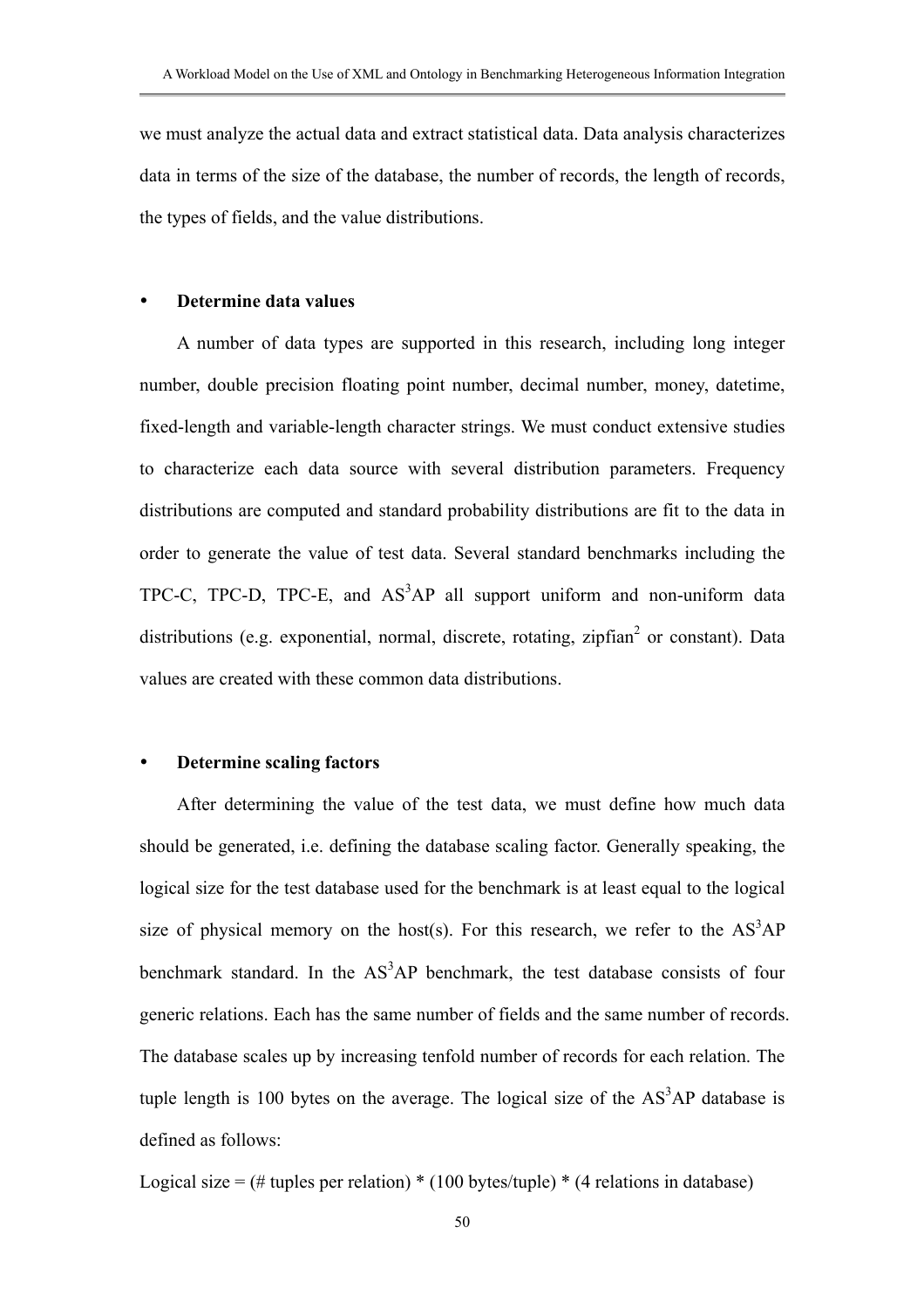For this research, the tuple length is fixed at 100 bytes on the average as well. The size of the logical database can be scaled from 1 megabyte to 100 gigabytes by varying the number of tuples from 10,000 to one billion, as Table 3.2 shows.

| <b>Number of Tuples (tuples)</b> | <b>Logical Database Size (bytes)</b> |
|----------------------------------|--------------------------------------|
| 10,000                           | 1Megabyte                            |
| 100,000                          | 10Megabytes                          |
| 1,000,000                        | 100Megabytes                         |
| 10,000,000                       | 1Gigabyte                            |
| 100,000,000                      | 10Gigabytes                          |
| 1,000,000,000                    | 100Gigabytes                         |

Table 3.2: Scaling the Test Database

### **Open data source**

We must determine the test data of the open data source, i.e. World Wild Web, but this is problematic. There is in excess of 9 billion pages on the Web, which include HTML files, text documents, PDF files, Microsoft Office documents and other similar data files. We cannot possibly download every page from the Web much less adequate sample size. Even the most comprehensive search engine currently indexes just a small fraction of the entire Web. Figure 3.5 shows the approximate number of text documents that have been indexed by major search engines.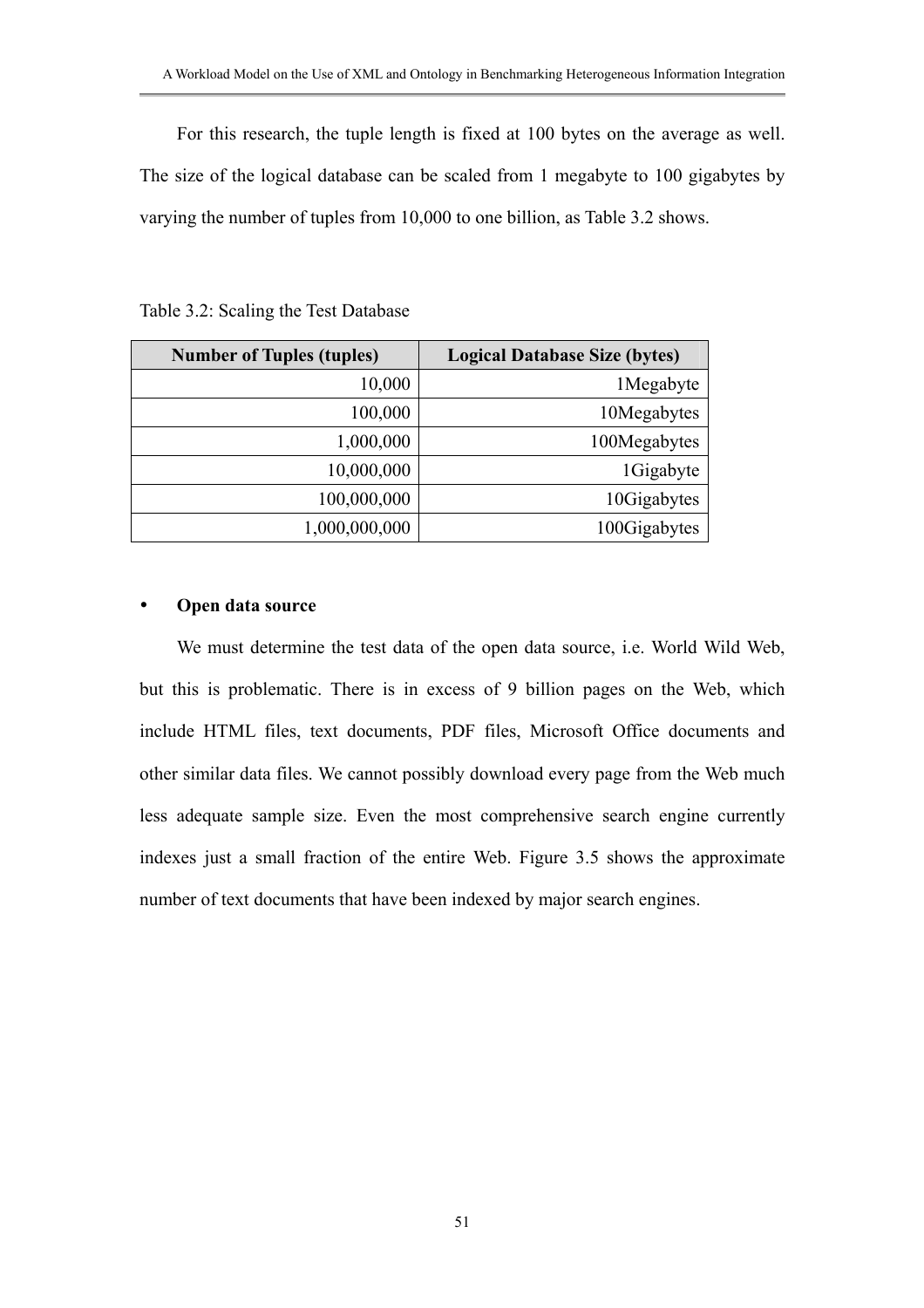

Figure 3.5: Billions of Textual Documents Indexed (Sullivan, 2003)

As such, it is important to carefully select the so-called "important" pages, so that the fraction of the Web that is visited becomes more meaningful. In order to select these important pages, we can use several metrics for prioritizing them. For any given Web page, we must define its importance using the following methods (Arasu, Cho, Garcia-Molina, Paepcke, & Raghavan, 2001):

- 1. **Interest-driven.** The goal is to obtain pages of interest to a particular user or set of users. Important pages are those that match user interest. One particular way to define this notion is through what we call a *driving* query. For any given query, the importance of a page is defined by the "textual similarity" between the page and the driving query. Assuming that query represents the user's interest, this metric shows how relevant the page is. Another interest-driven approach is based on a hierarchy of topics. Interest is defined by a topic, and we attempt to guess the page topics that will be visited by analyzing the link structure that leads to the candidate pages.
- 2. **Popularity-driven.** Page importance depends on how popular a page is. For instance, one way to define popularity is to use a page's backlink count. (We use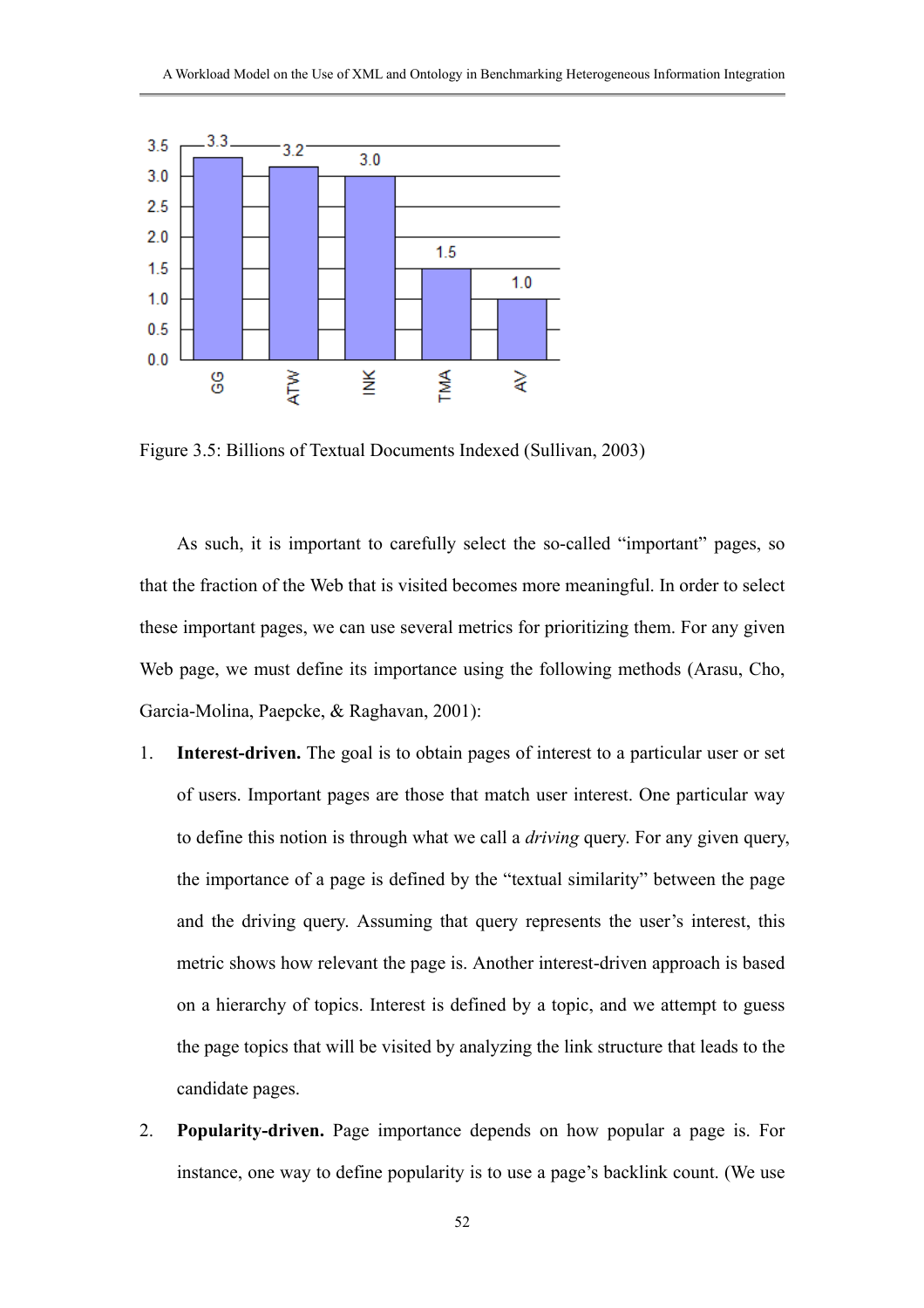the term backlink for links that point to a given page.) Intuitively, a page that is linked to by many pages is more important than one that is seldom referenced.

3. **Location-driven.** The importance of a page is a function of its location, not its contents. For example, URLs ending with ".com" may be deemed more useful than URLs with other endings, or URLs containing the string "home" may be of more interest than other URLs. Another location metric that is sometimes used considers URLs with fewer slashes more useful than those with more slashes.

For this research, the data unit for the Web is a page. The size of a Web page is 1 kilobyte on average. We can use rules mentioned above to prioritize Web pages, and select the important pages to load into the test database.

## **3.8. Control Model**

The control model defines environment variables to execute the benchmark. These variables are used to set up the execution environment.

#### **Steady State**

The benchmark test must be executed in a steady state, in order to return true performance of the system.

#### **Test Mode**

There are three kinds of test mode, cold mode, warm mode, and hot mode. In cold mode, there is no data in the cache. The system cannot retrieve data from the cache directly. Therefore, the performance in cold mode is usually slower than other two modes. In warm mode, the data is left in the cache from prior query. Because of that, the test response time decreases. In hot mode, a query is executed in cold mode first, and then be executed with cache data for several times. The average response time is computed.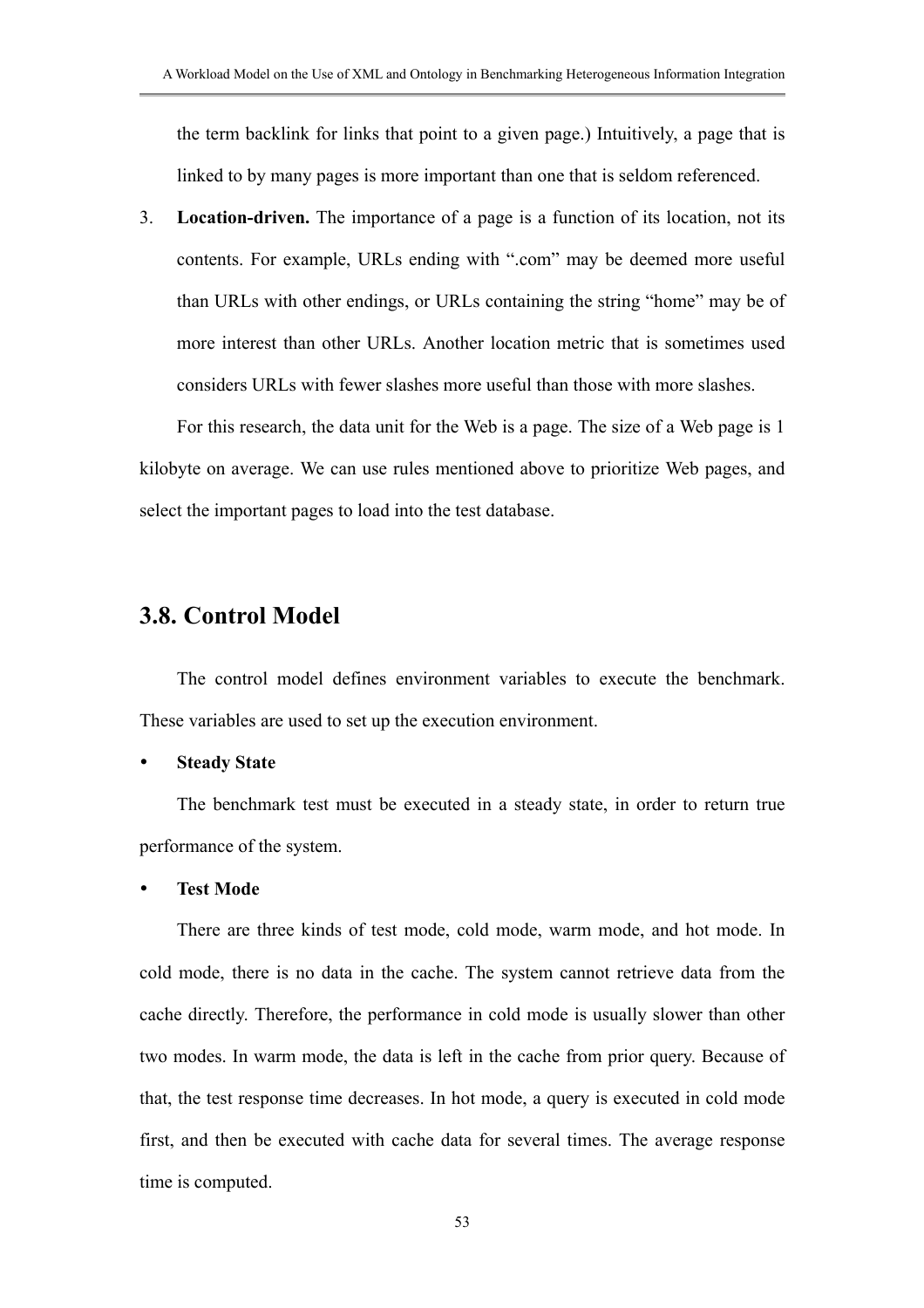## **Test Duration**

Test duration means time intervals of the benchmark. Each interval must begin after the system has reached steady state and be long enough to generate reproducible throughput results. Each interval must extend uninterrupted for a period of time.

### **Test Sequence**

Test sequence indicates the order of the queries execute.

### **Number of Repetitions**

Number of repetitions means execution repeated times of an operation in a test.

# **3.9. Performance Metrics**

Performance metrics are used to measure the execution result. Response time and throughput are two performance metrics often used in evaluation of computer systems.

- **Response time** means time interval between when a request is made and when the response is received by the requester.
- **Throughput** means the number of operations completed by the system per unit time.

In the ontology benchmark, system would generate answers that are entailed by the ontology. Notably it is not sufficient to consider response time and throughput as metrics. Two fundamental measures of the quality of information retrieval, recall and precision, can be used to evaluate the performance. Besides, error probability should be taken into account together (refer to Figure 3.5 and Table 3.2).

**Recall** is the percentage of relevant data which has been retrieved. In this research, it can be used to measure whether the system can generate all answers that are entailed by the ontology. Therefore, it also can be called **completeness**.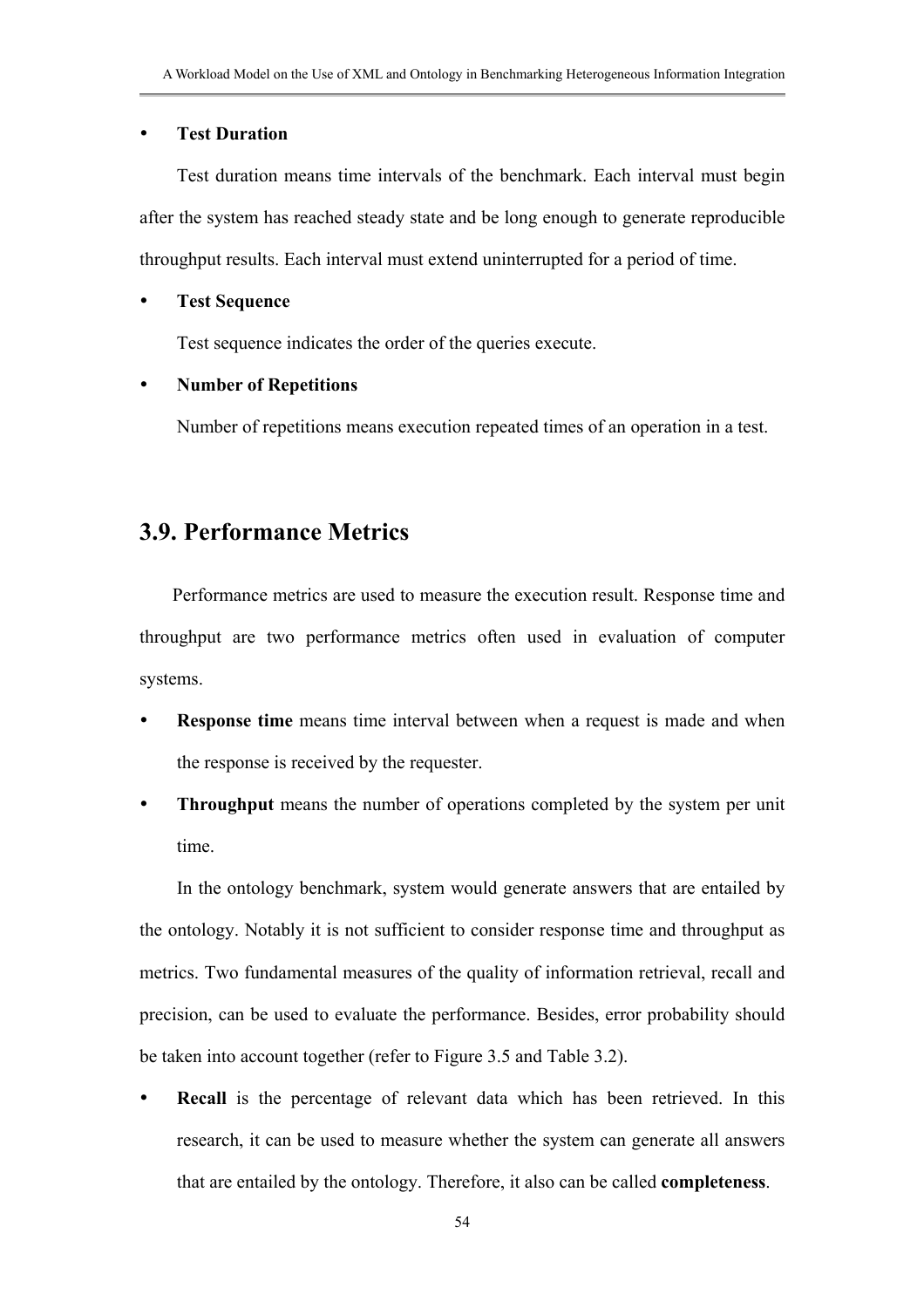$Recall = A / (A + B)$ 

**Precision** is the percentage of retrieved data which is relevant. In this research, it defines the level of "noise" in the information presented to the user.

Precision =  $A / (A + C)$ 

Error probability. If the answer is irrelevant, or the relevant answer is not retrieved, there is an error occur. The error probability should be calculated.

Error Probability =  $(B + C) / (A + B + C + D)$ 

Relevance is an abstract measure of how well the data satisfies the user's information need, i.e. what the user really wants to know. Ideally, your system should retrieve all of the relevant documents for you. Unfortunately, this is a subjective notion and difficult to quantify (Weiss, 1997). In this research, the ontology benchmark workload model is implemented on a small, human observable ontology. It is easy for users to identify the relevant information of each query.



Figure 3.6: Retrieved and Relevant Data